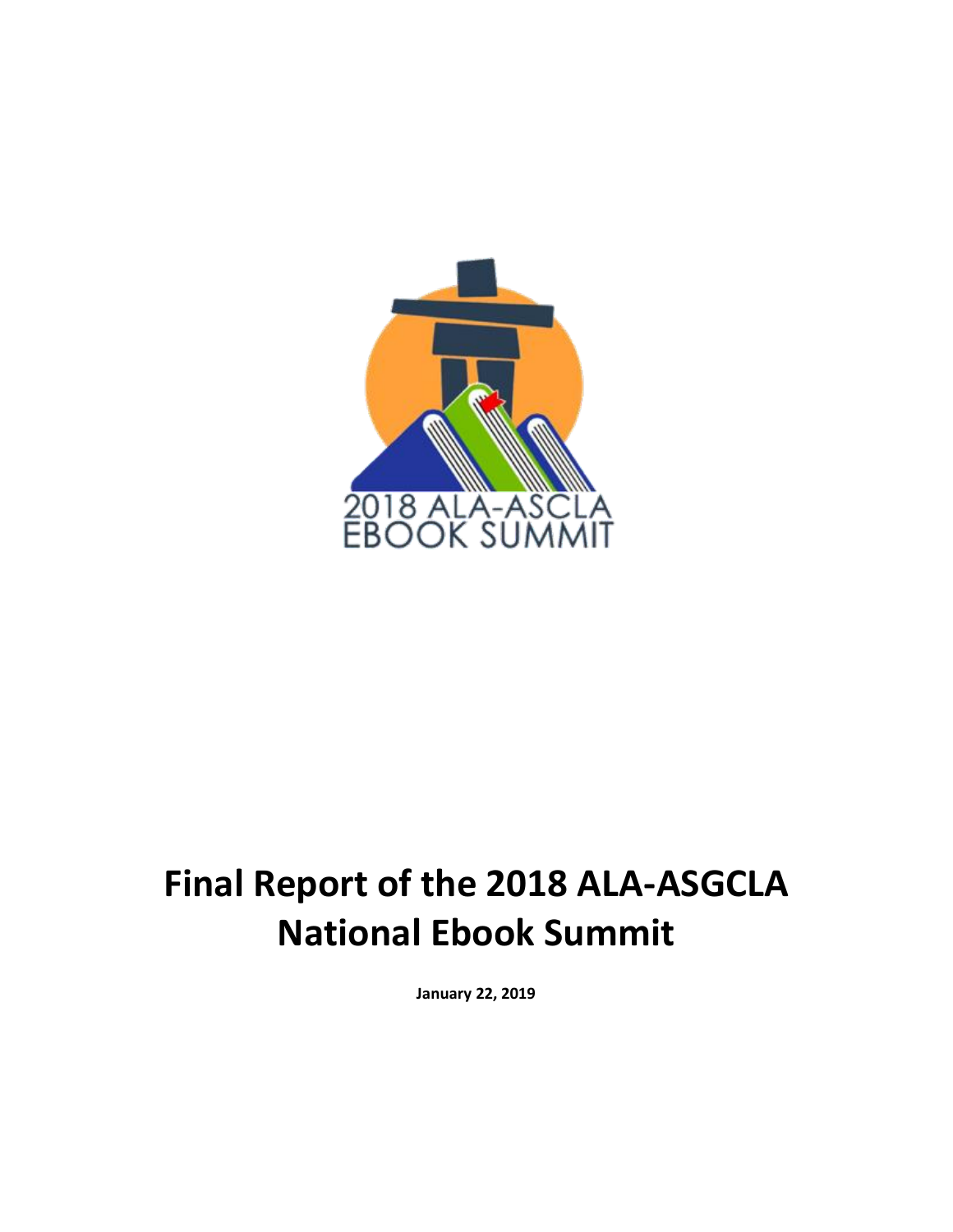The National Ebook Summit was born from the work of the ASGCLA Consortial Ebooks Interest Group and has been made possible with financial support from the American Library Association, Califa Group and the Reaching Across Illinois Library System (RAILS). Generous staff time has been provided by the Association of Specialized, Government and Cooperative Library Agencies, a division of the American Library Association, Califa Group, Massachusetts Library System and the Reaching Across Illinois Library System. Summit planning was led by Paula MacKinnon, Veronda Pitchford and Stephen Spohn with support from Luma Consulting.



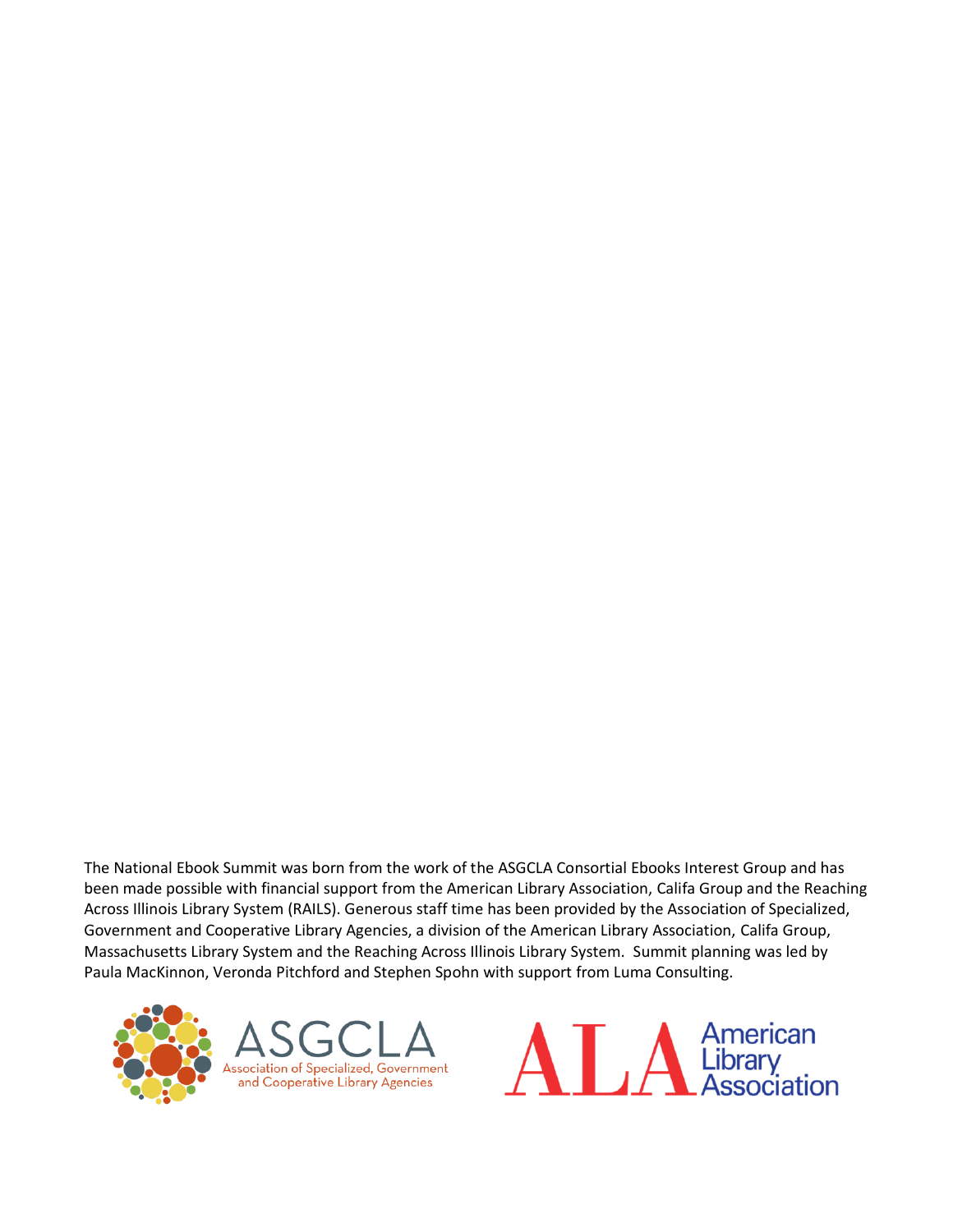## **From the Summit Conveners**

Thank you to everyone who participated in the first ebook summit at the 2018 Annual Conference of the American Library Association in New Orleans. Your contributions were critical to this effort and we are forever in your debt. The national agenda that is set forth in this report sets the stage for cross-industry collaboration to solve challenges and to co-create positive changes to better serve readers.

Thank you as well to the readers of this report and to all those who will join us in the coming months and years to bring this agenda to life. *This is our dare to be great moment!* As you will see in this report, there is much work to be done by all partners and the summit was only the beginning. Please let us know how we can engage you in this important work.

We appreciate the support from ALA, ASGCLA, the Summit Advisory Committee and all participants who helped to make this summit a success. Many thanks to ALA Immediate Past President James "Jim" Neal for championing this initiative and to all those who personally and professionally supported and guided us in this effort!

Yours in library love,

**Paula MacKinnon**, Califa Group **Veronda J. Pitchford**, Califa Group (formerly of RAILS) **Stephen Spohn**, Massachusetts Library System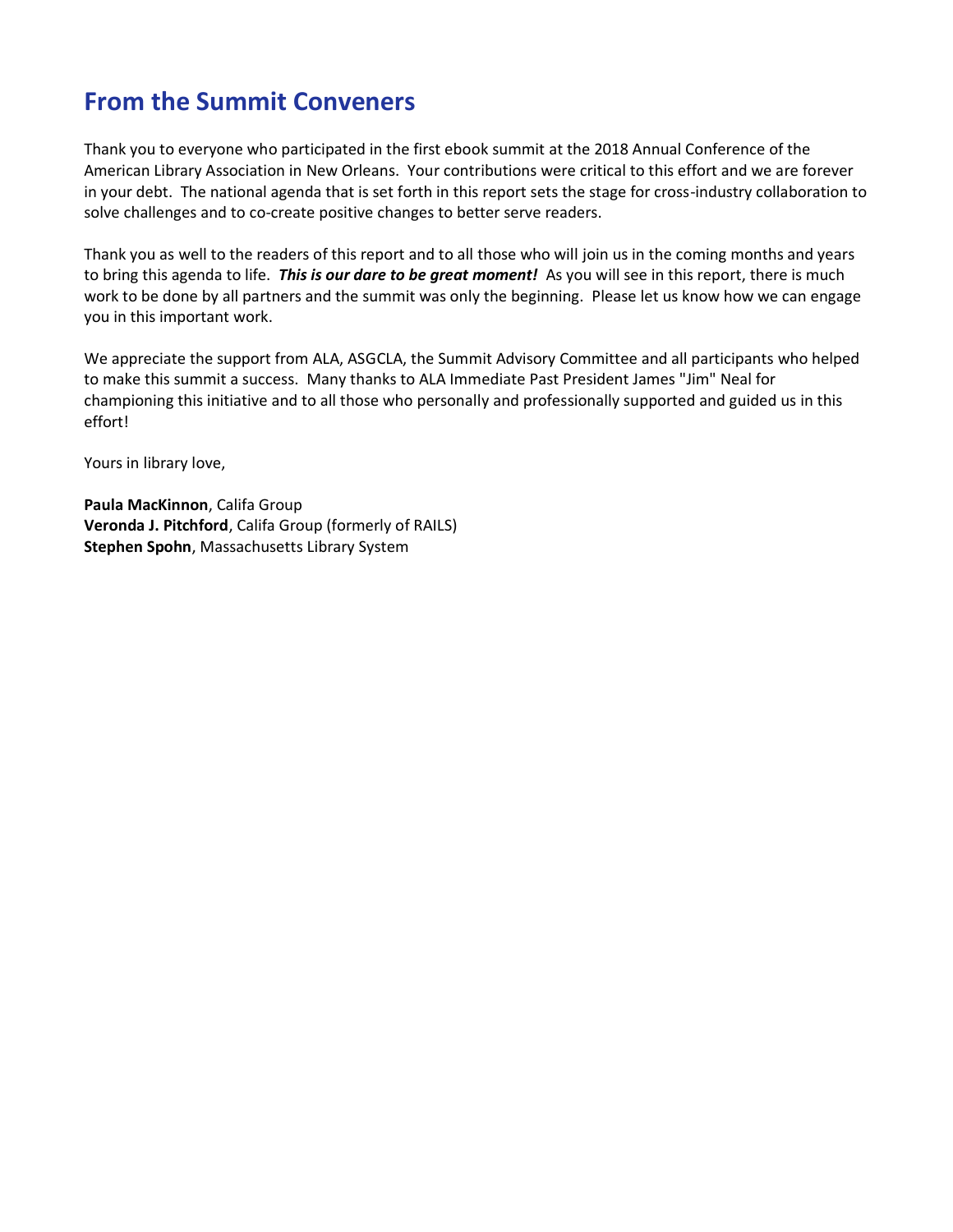## **Table of Contents**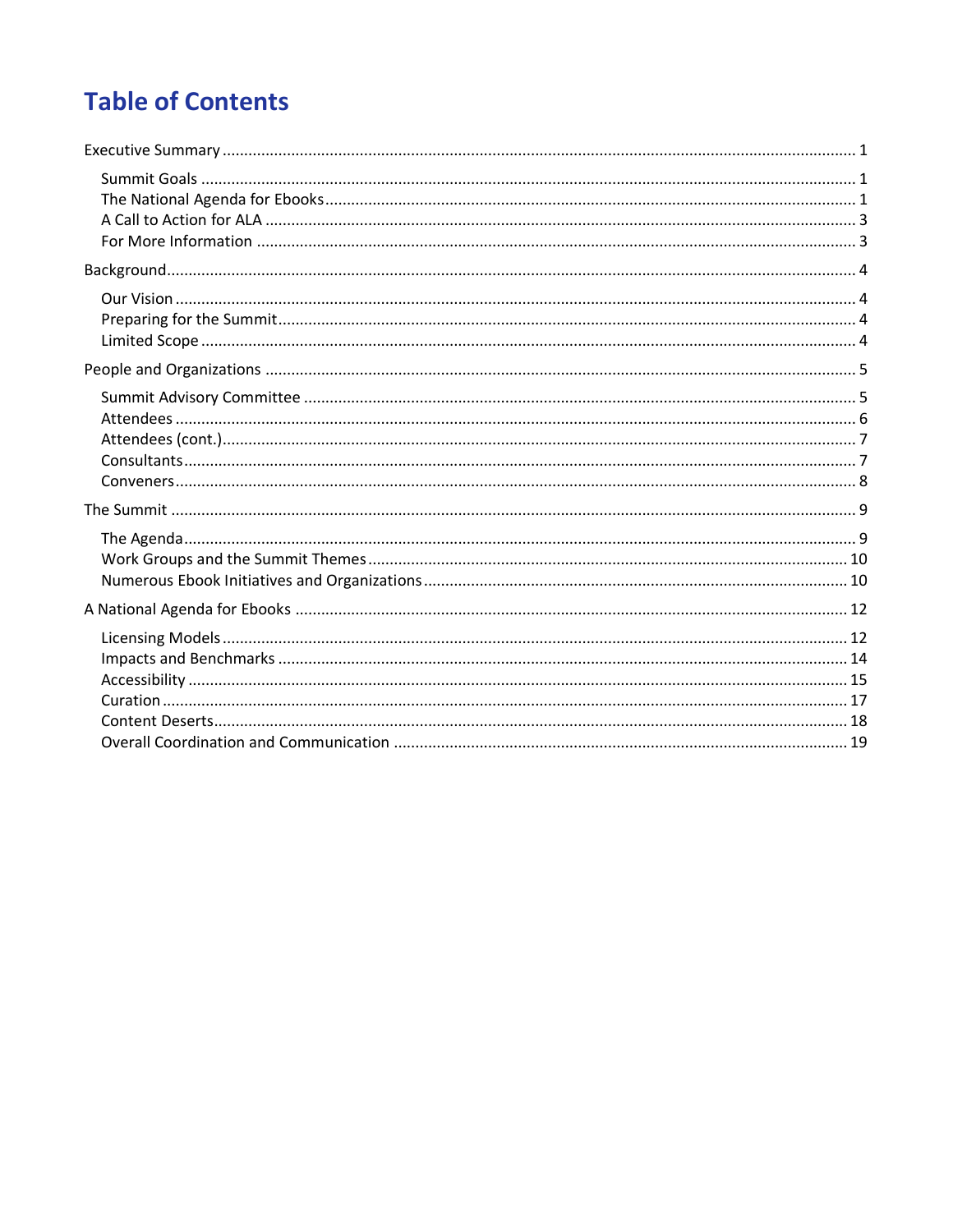## <span id="page-4-0"></span>**Executive Summary**

A National Ebook Summit was convened at the 2018 American Library Association Annual Conference to discuss challenges and opportunities in the library ebook marketplace. The summit represents the work of thought leaders throughout the industry from libraries, library consortia, publishers, distributors and other experts. It was sponsored by the American Library Association and its Association for Specialized, Government and Cooperative Library Agencies (ASGCLA) division and emerged from conversations among members of ASGCLA's Consortial Ebooks Interest Group.

## <span id="page-4-1"></span>**Summit Goals**

- To create a national agenda for ebooks,
- To create synergy among people, organizations and initiatives in the ebook marketplace,
- To build consensus on ebook strategy and principles and
- To establish a working platform for constructive and meaningful dialogue, strategy development and progress.

## <span id="page-4-2"></span>**The National Agenda for Ebooks**

The summit itself was a working day organized around five themes established by an advisory committee that helped to shape the day and the national agenda that follows.

#### **Licensing Models**

*Having more flexibility to choose from among different models in order to meet different usage and circulation patterns.*

- 1. Work with industry partners to push for the adoption of the current [ONIX 3.0 standard](https://bisg.org/page/ONIXforBooks) to accommodate multiple licensing models per item and to provide input in ongoing development of the standard.
- 2. Nurture results-oriented dialogue among publishers and librarians to optimize available licensing models to best meet library and industry needs and budgets.

#### **Impacts and Benchmarks**

*Accurately portraying the current impact of ebooks. Setting future standards and benchmarks for sales and usage statistics. Creating a research agenda and specifying needed studies to inform future action.*

- 3. Convene library and industry leaders to develop and publish a study of ebook usage that connects with existing research efforts.
- 4. Educate libraries, publishers, distributors and authors about the impact of ebooks distributed via libraries.
- 5. Develop core training on data and data analysis for library workers.

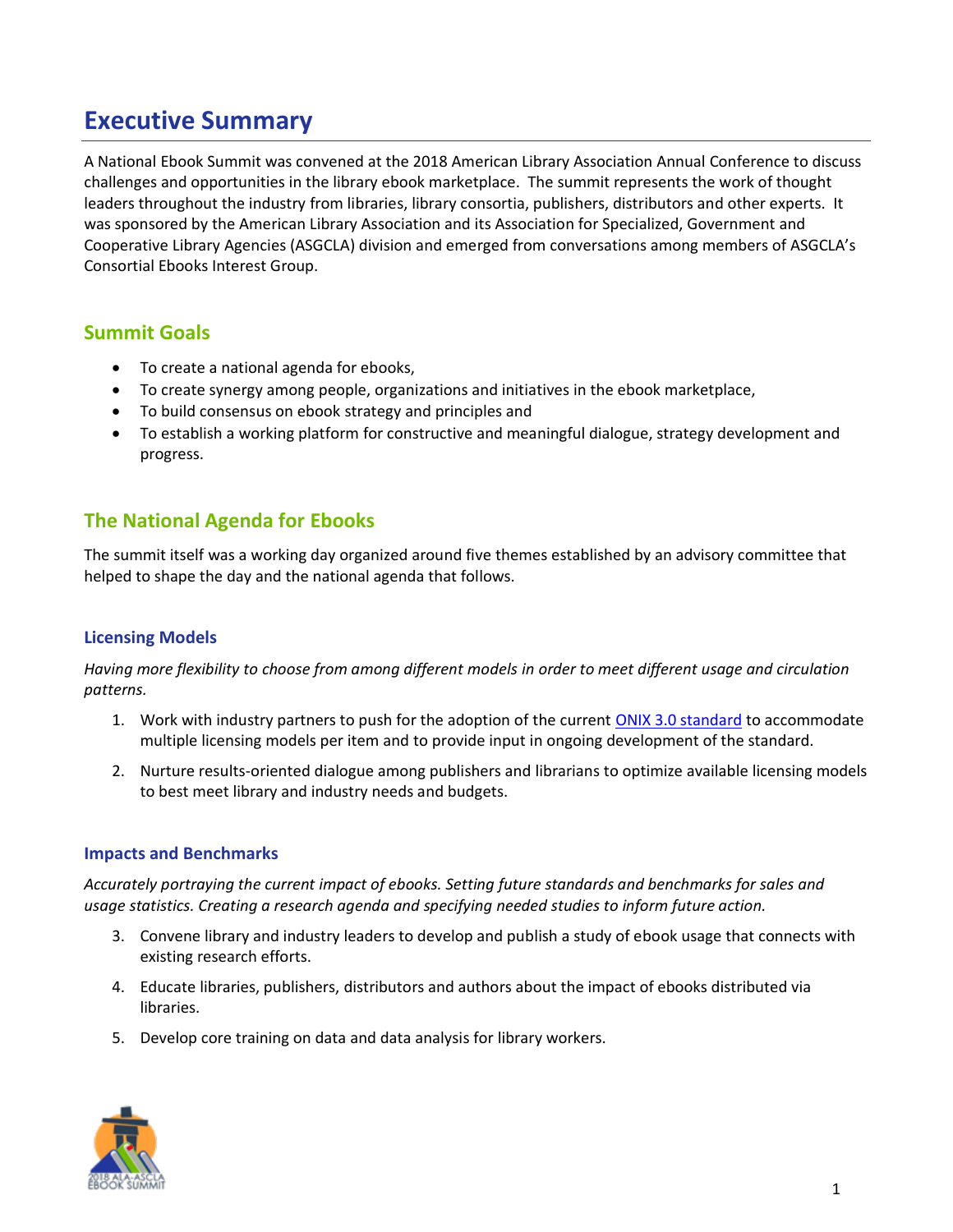#### **Accessibility**

*Ensuring that ebooks and ebook platforms meet accessibility guidelines for people who are blind or visually impaired or for people with intellectual disabilities.*

- 6. Promote awareness of and compliance with EPUB Accessibility standards.
- 7. Perform accessibility testing on major consumer and library eBook platforms and apps.
- 8. Develop model licensing language that creates appropriate focus on accessibility that improves adoption of the Voluntary Product Accessibility Template (VPAT).
- 9. Develop training for librarians on accessibility, accessible features of computers and mobile devices, accessible content and accessibility features of ebook platforms and apps.

#### **Curation**

*Giving libraries greater ability to curate materials and help patrons discover them (through easier acquisition, flexible displays, improved "browsing" and "filtering" functions).*

- 10. Support the development of standards that drive the interoperability of ebook systems for easier library curation and end-user discovery. Evaluate existing standards and identify gaps where new standards should be created.
- 11. Develop talking points on the importance of standards that can be used for marketplace advocacy, negotiation, development and fundraising.
- 12. Research the ebook supply chain and where libraries can most effectively exercise curation. Make recommendations that are applicable across library types and scalable to all sizes of libraries.
- 13. Support the development of standards that will drive the interoperability of ebook systems to improve end-user discovery and use.
- 14. Evaluate gaps in metadata that hinder curation and discovery and make recommendations for improvement.
- 15. Support the development and expansion of SimplyE.
- 16. Advocate for increased interoperability by proprietary eBook platforms with SimplyE.

#### **Content "Deserts"**

*Obtaining desired but unavailable or difficult to find content (e.g. backlist, non-English language, out of print).*

- 17. Study user demand for ebooks in the content desert.
- 18. Develop a coordinated approach to expand access to this content along with guideposts for similar initiatives to keep the momentum.
- 19. Ensure that content made available is discoverable via SimplyE to maximize access.
- 20. Add OpenLibrary content to SimplyE.

The full report outlines the following for each of the themes in greater detail:

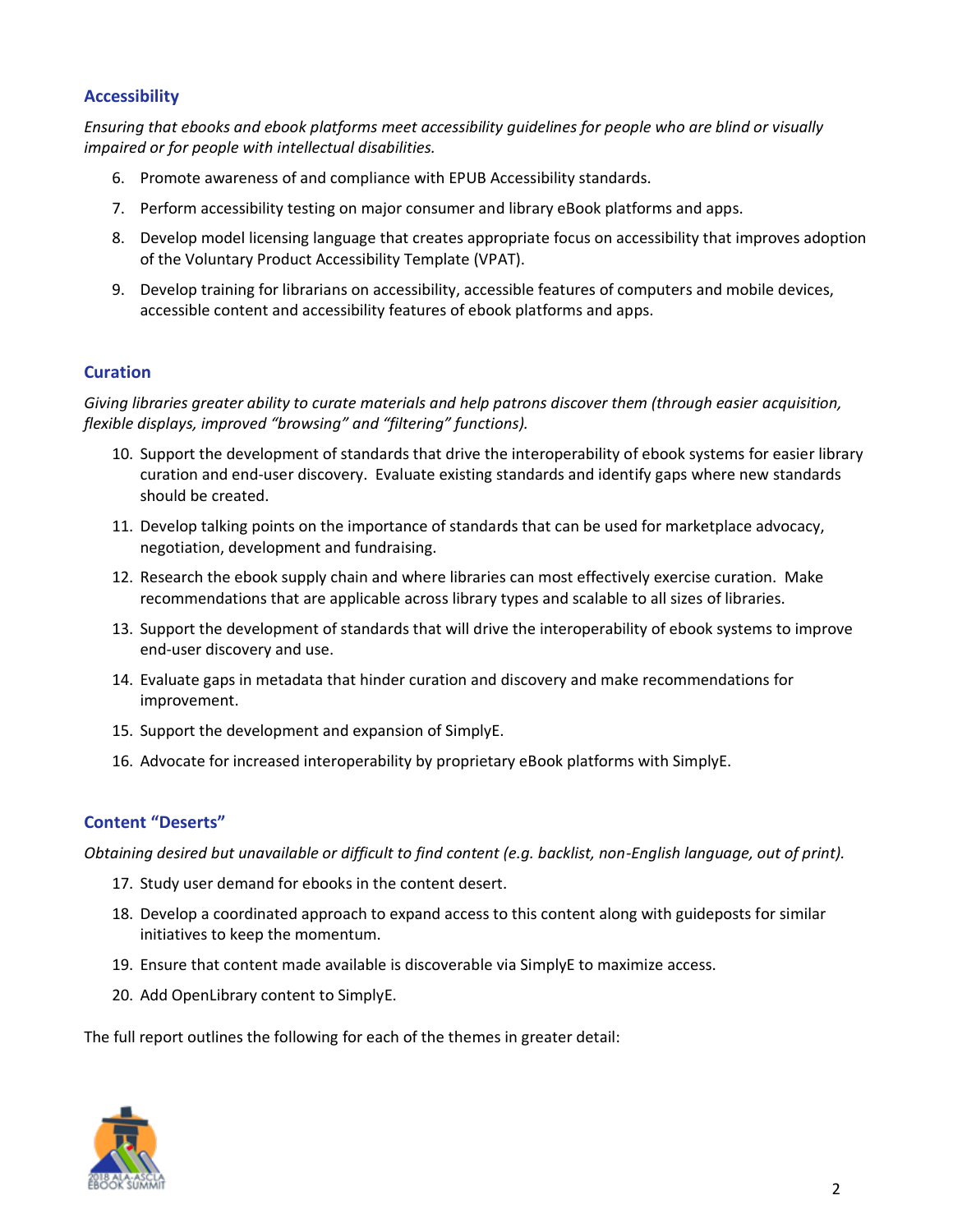- Problems, challenges and opportunities
- Priorities
- Organizational partners
- Opportunities to get involved

## <span id="page-6-0"></span>**A Call to Action for ALA**

The summit conveners respectfully call upon ASGCLA and ALA to support the National Agenda for Ebooks that emerged from this summit. The summit conveners will meet with the ASGCLA Board at the 2019 ALA Midwinter Conference to discuss next steps.

## <span id="page-6-1"></span>**For More Information**

To learn more about the summit or to get involved in efforts related to this national agenda, contact the conveners of summit:

Paula MacKinnon, Califa Group [pmackinnon@califa.org](mailto:pmackinnon@califa.org)

Veronda J. Pitchford, Califa Group [veronda@califa.org](mailto:veronda@califa.org)

Stephen Spohn, Massachusetts Library System [steve@masslibsystem.org](mailto:steve@masslibsystem.org)

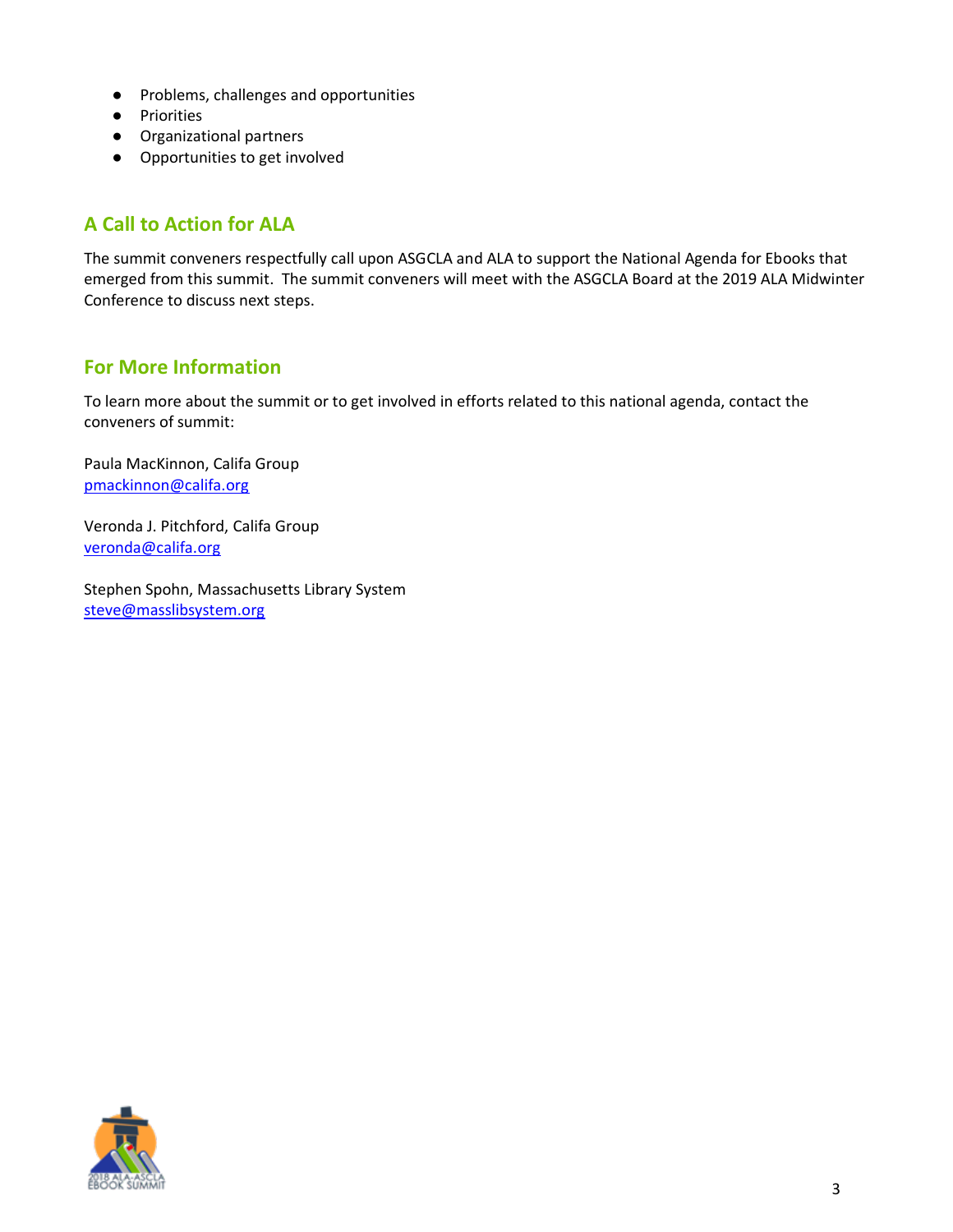## <span id="page-7-0"></span>**Background**

This summit was born from ongoing dialogue among the summit conveners and many colleagues who are passionate about ebooks and who hope to design a better path forward. We believe that the system today is not doing its best to connect ebooks to readers and that we can do better. We also believe in a constructive approach that is focused on dialogue. To that end, we were committed to engaging with many thought leaders and industry partners in the development of the summit. We needed a national conversation among all stakeholders in the ebook ecosystem - librarians, publishers, distributors and other partners.

To be clear, this summit was focused on ebooks and eaudiobooks, collectively referred to as ebooks in this report, as they are distributed via libraries. Also, the summit and the national agenda that follows were a bit more focused on issues facing public libraries. We hope that as this agenda continues to evolve in the future that its scope expands to fully address the ebook challenges and opportunities facing all types of libraries and their readers.

## <span id="page-7-1"></span>**Our Vision**

There are numerous national initiatives and conversations that must coalesce to effect positive change on the ebook reading ecosystem. This summit aims:

- To create synergy among people, organizations and initiatives in the ebook marketplace,
- To build consensus on ebook strategy and principles and
- To establish a working platform for constructive and meaningful dialogue, strategy development and action.

## <span id="page-7-2"></span>**Preparing for the Summit**

Our biggest challenge was to invite a small, representative group of thought leaders in the ebook space to tackle those themes and to ensure that the work of the summit continued beyond the day. There were so many great people that we could not invite to attend this summit, but we knew that the summit was only the beginning and that everyone would find their place in the work that is to come.

To prepare, we formed an Advisory Committee to set goals and to shape the event. We worked with the Advisory Committee to refine our vision and to consider themes that would form the basis of our work together. We also surveyed the Advisory Committee and invited participants to refine the themes and to hone the agenda.

## <span id="page-7-3"></span>**Limited Scope**

Another challenge was to limit the scope of conversations to a manageable set of themes. It should be understood that those themes are not intended to be exhaustive and that the summit itself is only a beginning. As our work continues, we expect that scope to evolve to reflect the priorities of the libraries, consortia and industry partners and maintain the momentum of the national agenda.

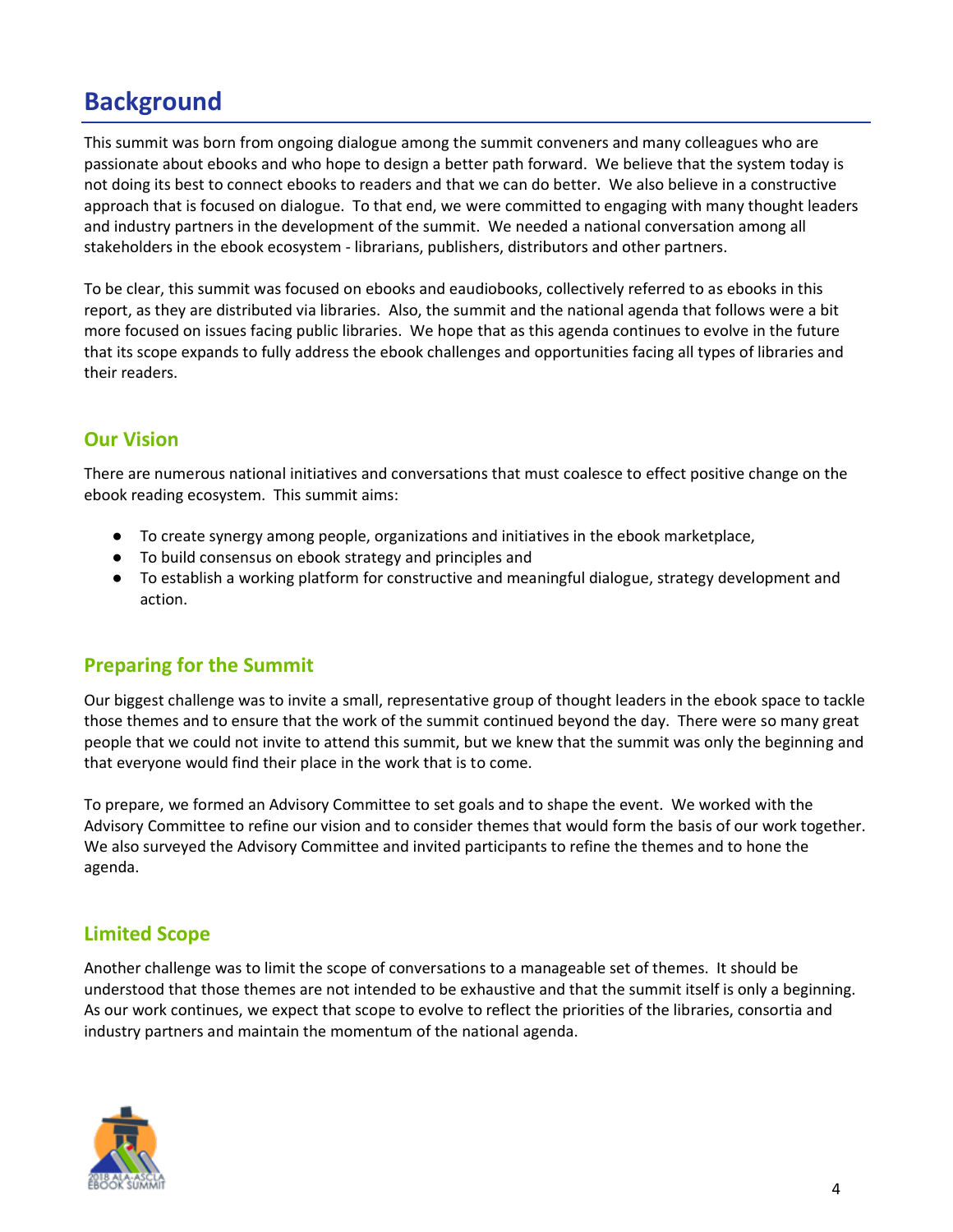## <span id="page-8-0"></span>**People and Organizations**

### <span id="page-8-1"></span>**Summit Advisory Committee**

The following individuals advised on summit goals, activities and prospective attendees.

Cindy Aden Washington State Library

Michael Bills Baker & Taylor

Carson Block Carson Block Consulting, ASGCLA Liaison

Mallori Bontrager Independent Publishers Group

Dana Bostrom Orbis Cascade Alliance

John S. Bracken Digital Public Library of America

Deirdre Brennan Reaching Across Illinois Library System

Todd Carpenter National Information Standards Organization

Becky Clark Library of Congress Mitchell Davis BiblioLabs

Skip Dye Penguin Random House

James English LYRASIS

Sari Feldman ALA Office for Information Technology Policy

Keith Fiels American Library Association (retired)

Susan Hildreth University of Washington Information School

Laura Irmscher Boston Public Library

Paula Mackinnon Califa Group

Andrew Medlar BookOps

Mary Minow Harvard University

Brian O'Leary Book Industry Study Group

Veronda J. Pitchford Califa Group

Steve Potash Overdrive

Michael P. Santangelo BookOps

Stephen H. Spohn, Jr. Massachusetts Library System

Lisa Wadors Benetech

Scott Wasinger EBSCO

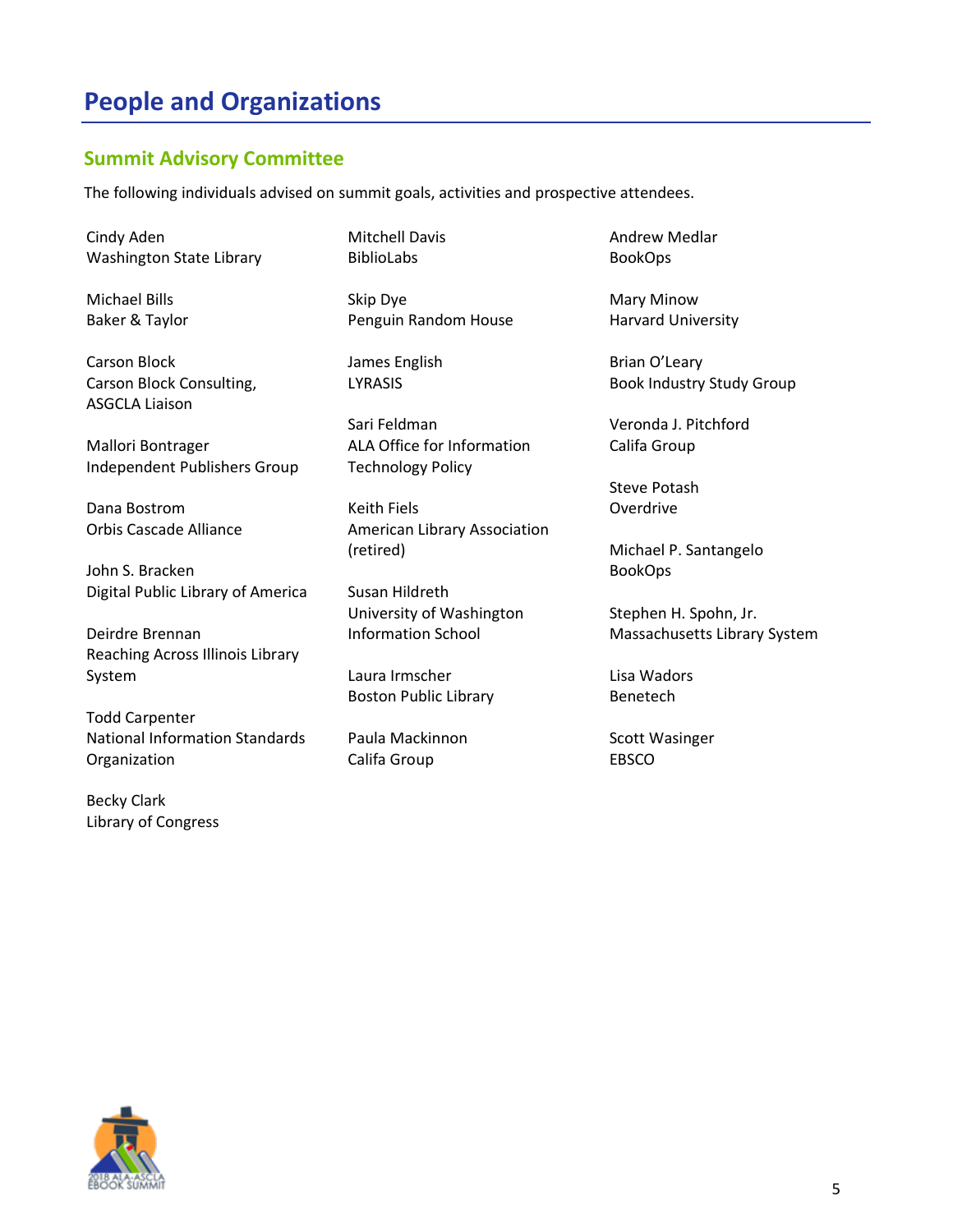### <span id="page-9-0"></span>**Attendees**

Summit participants developed the initial action plans in this report and helped to shape next steps for this important work.

Cindy Aden Washington State Library

Greg Aden NetRead

Tina Baich IUPUI University Library

Michael Bills Baker & Taylor

Michael Blackwell St Mary's County Library

Mallori Bontrager Independent Publishers Group

Dana Bostrom Orbis Cascade Alliance

John S. Bracken Digital Public Library of America

Deirdre Brennan Reaching Across Illinois Library System

Rachel Bussey BiblioLabs

Todd Carpenter National Information Standards Organization

Angela Carreno New York University

Galadriel Chilton Ivy Plus Libraries

Becky Brasington Clark Library of Congress

Wendy Cornelisen Georgia Public Library Service

Mitchell Davis BiblioLabs

Heidi Dolamore Califa Group

Lori Donovan Chesterfield County Public **Schools** 

Skip Dye Penguin Random House

Colleen B. Eggett Utah State Library

Sari Feldman Cuyahoga County Library

Keith Michael Fiels American Library Association

Chris Freeland Internet Archive

Rachel L Frick OCLC

Teri Gallaway LOUIS

Sara Gold WiLS

Linette Greske bibliotheca

Christine Lind Hage Rochester Hills Public Library

Sarah Houghton San Rafael Public Library

Marilyn Howard Arizona State Library

Laura Irmscher Boston Public Library

Sara Jones Marin County Free Library

Michele Kimpton Digital Public Library of America

Hong Ma Loyola University Chicago

Paula MacKinnon Califa Group

Carol Mandel New York University Libraries

Micah May Digital Public Library of America

Anne E. McKee Greater Western Library Alliance

Andrew Medlar BookOps

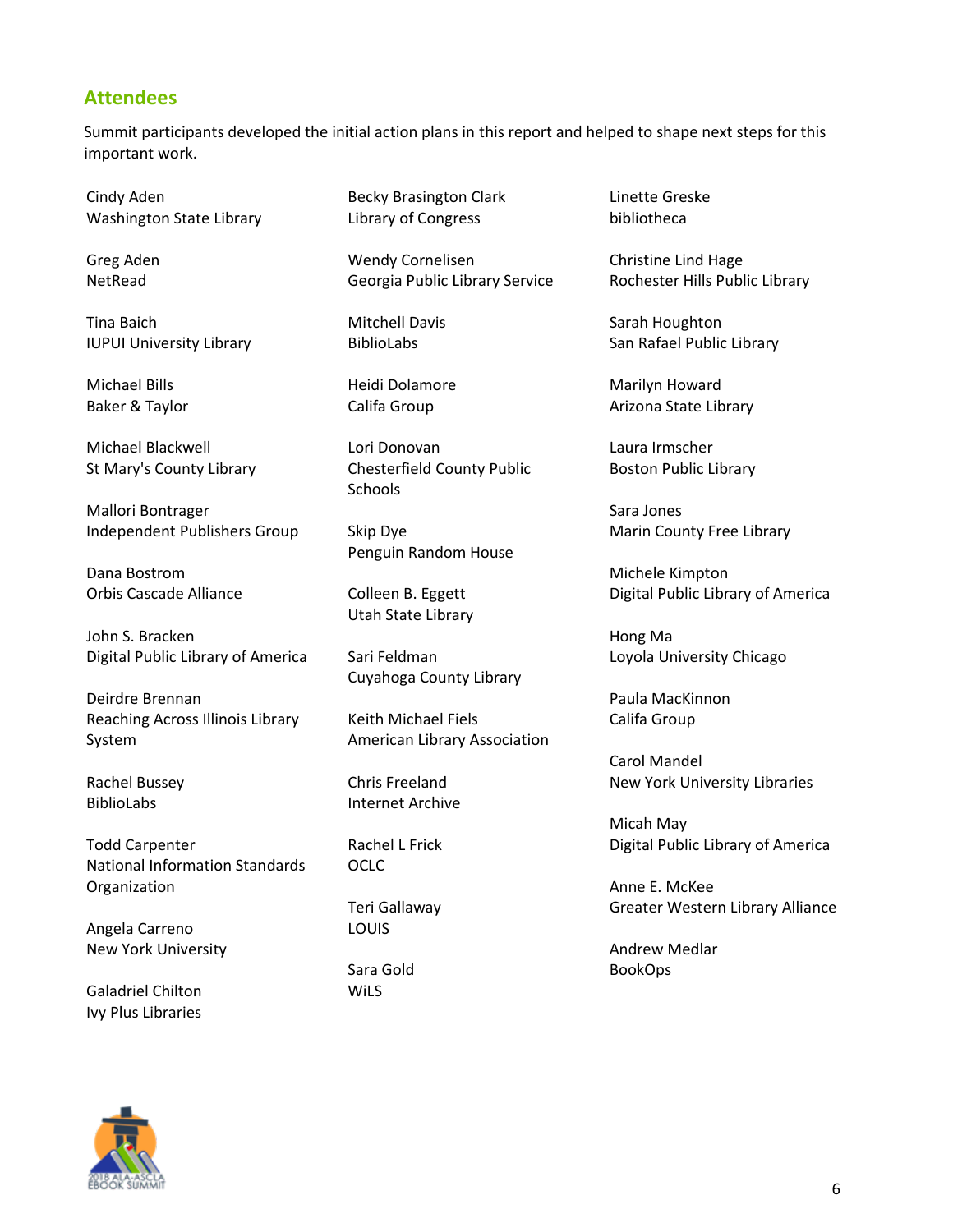## <span id="page-10-0"></span>**Attendees (cont.)**

Robert Miller LYRASIS

J. Elizabeth Mills University of Washington Information School

Mary Minow Harvard University

Jill Morris PALCi

Janet B. Morrow Northeastern University Libraries

Jim Neal American Library Association

Sharon Nemechek Douglas County Libraries

Lisa Novohatski Gale | Cengage Learning Brian O'Leary Book Industry Study Group

Kellie O'Rourke Cambridge Press Group

Christine Peterson Amigos Library Services

Veronda J. Pitchford Califa Group

Jane Plass Reaching Across Illinois Library System

Steve Potash **OverDrive** 

Greg Pronevitz Massachusetts Library System

Michael Santangelo BookOps

Tressa Santillo Massachusetts Library System

Rebecca Seger Oxford University Press

Mary Soucie North Dakota State Library

Stephen Spohn Massachusetts Library System

Paul Swanson Minitex

Lisa Wadors Verne Benetech

## <span id="page-10-1"></span>**Consultants**

**[Luma Consulting](http://luma-consulting.com/)** John Smith William Vesneski

*Luma Consulting assisted with summit planning, provided facilitation at the summit and recorded notes that were used to inform this report.*

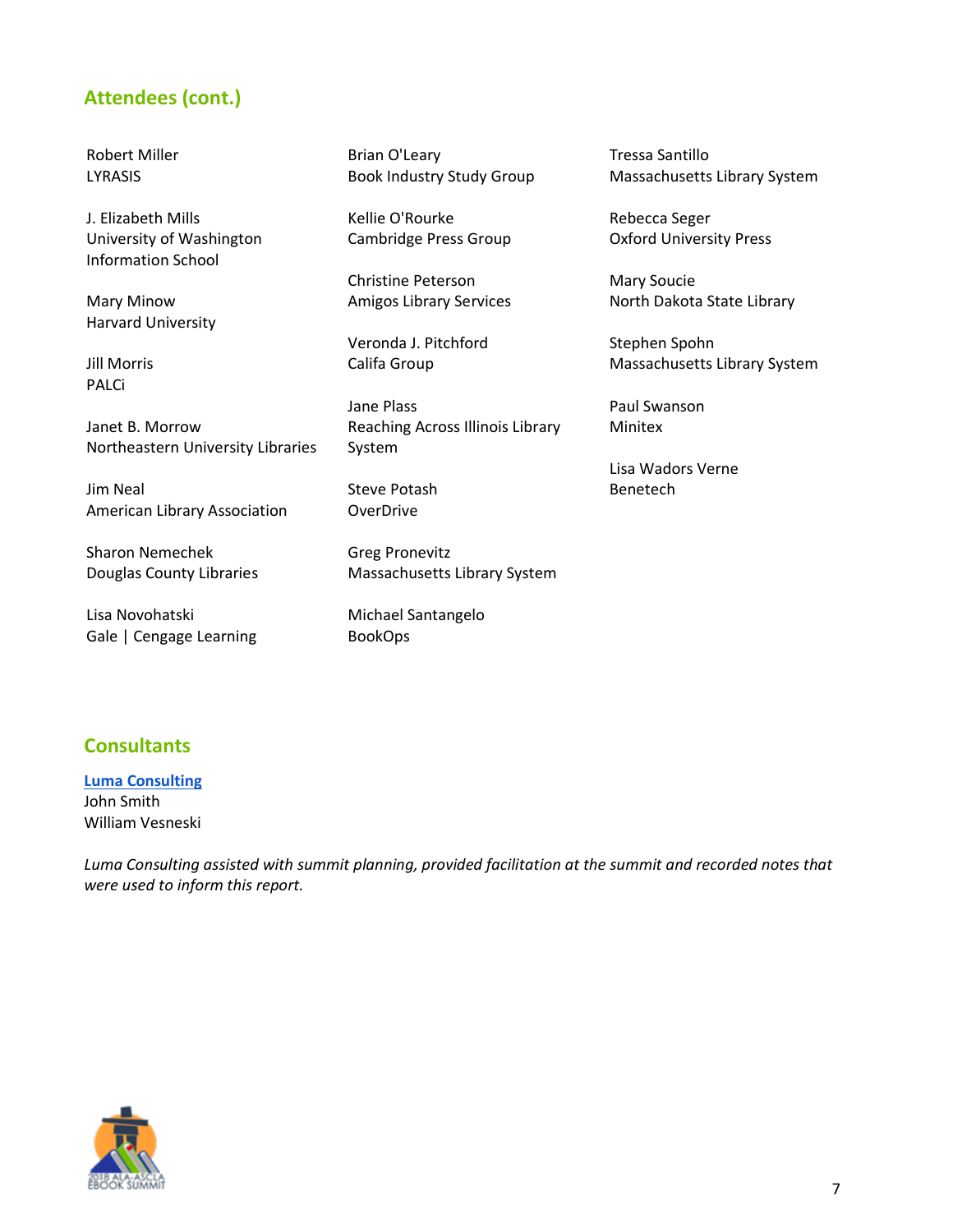## <span id="page-11-0"></span>**Conveners**

#### **Paula MacKinnon**

Paula MacKinnon is Executive Director of Califa Group, the largest library network in California. Califa brokers the procurement of library products for California libraries, administers statewide and federal grant projects including a statewide ebook platform, and offers Continuing Education training through the Infopeople project. She is a library professional with 20+ years' experience developing and managing innovative web services for public and special libraries. Her recent projects include award-winning library services enki Library, a California ebook platform that makes ebook ownership a reality for libraries; Discover & Go, a downloadable museum pass platform for California libraries; and LiveChat, an eGovernment Customer Relationship Management service provided by libraries. Paula holds a master's degree in library science from Dalhousie University.

#### **Veronda J. Pitchford**

At the time of the summit, Veronda J. Pitchford was the Director of Membership and Resource Sharing for the Reaching Across Illinois Library System (RAILS), a resource sharing state agency serving multi-type libraries in northern and western Illinois, where she managed eRead Illinois on the Baker & Taylor Axis 360 platform and the multi-use, statewide and geolocated Biblioboard ebook platform with content and curation partners such as the Independent Publishers Group, the Chicago Children's Museum and Publisher's Weekly. In November 2018 she became the Assistant Director at the Califa Group. Veronda works nationally with library consortia, vendors and publishers to position libraries as the purveyors of econtent in the communities they serve. She was named a Library Journal Mover and Shaker in 2005 and received the 2018 Cathleen Bourdon Service Award administered by the Association of Specialized, Government and Cooperative Library Agencies (ASGCLA). She has a master's degree in library and information science from North Carolina Central University, a historically black college in Durham, North Carolina.

#### **Stephen Spohn**

Steve is the Resource Sharing Director at Massachusetts Library System, a statewide library consortium serving nearly 1,600 libraries of all types. Following a successful pilot, Steve helped launch Commonwealth eBook Collections, a statewide eBook program in 2014. Since then, the program has evolved into a statewide collaboration among multiple entities focused on expanding access to ebooks and marketplace advocacy for library-friendly policies, pricing and technology. Beyond ebooks, Steve leads assessment and advocacy efforts at Massachusetts Library System and works statewide to nurture and support resource sharing. In his spare time, he enjoys conspiring with his colleagues - Veronda Pitchford and Paula MacKinnon - on national ebook priorities and the quest for the perfect nacho at ALA conferences. Prior to joining Massachusetts Library System, Steve was a library consultant and an academic library director. He received his M.L.S. from the University of Maryland.

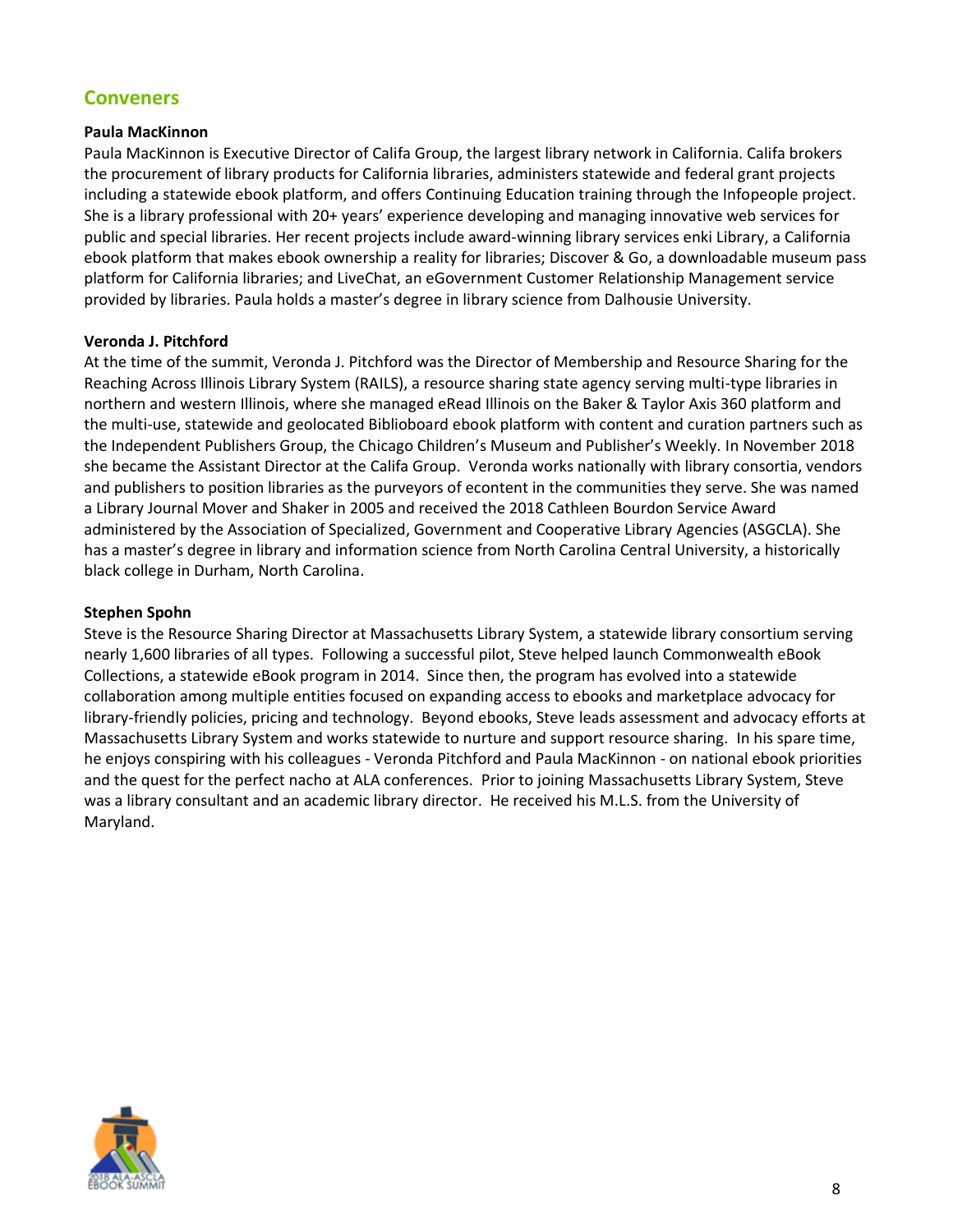## <span id="page-12-0"></span>**The Summit**

The Summit took place on Friday, June 22, 2018, at the American Library Association Annual Conference in New Orleans. There were 63 total participants including the conveners and consultants.

## <span id="page-12-1"></span>**The Agenda**

The day began with opening remarks from then ALA President James Neal. This was followed by a panel discussion with thought leaders from different parts of the industry to help set the stage for the work to come. The remainder of the day was devoted to work group sessions.

### 8:00 **Welcome**

James Neal, ALA President

#### 8:15 **Overview**

Paula MacKinnon, Califa Group John Smith, Luma Consulting William Vesneski, Luma Consulting

#### 8:45 **Panel Discussion**

Cindy Aden, Washington State Library Dana Bostrom, Orbis Cascade Alliance Skip Dye, Penguin Random House Brian O'Leary, Book Industry Study Group Veronda Pitchford, Reaching Across Illinois Library System-Moderator Michael Santangelo, BookOps Library Service Center

- 9:45 **Work Groups I**
- 12:15 **Work Groups II**

#### 1:30 **Work Group Reports**

Deirdre Brennan, Licensing Models Todd Carpenter, Impact Data, Benchmarks & Research Andrew Medlar, eBook Content Deserts Michael Santangelo, Curation & Discovery Lisa Wadors Verne, Accessibility

#### 2:30 **Closing**

Paula MacKinnon, Califa Group Jeanette Smithee, ASGCLA President

3:00 **Adjourn**

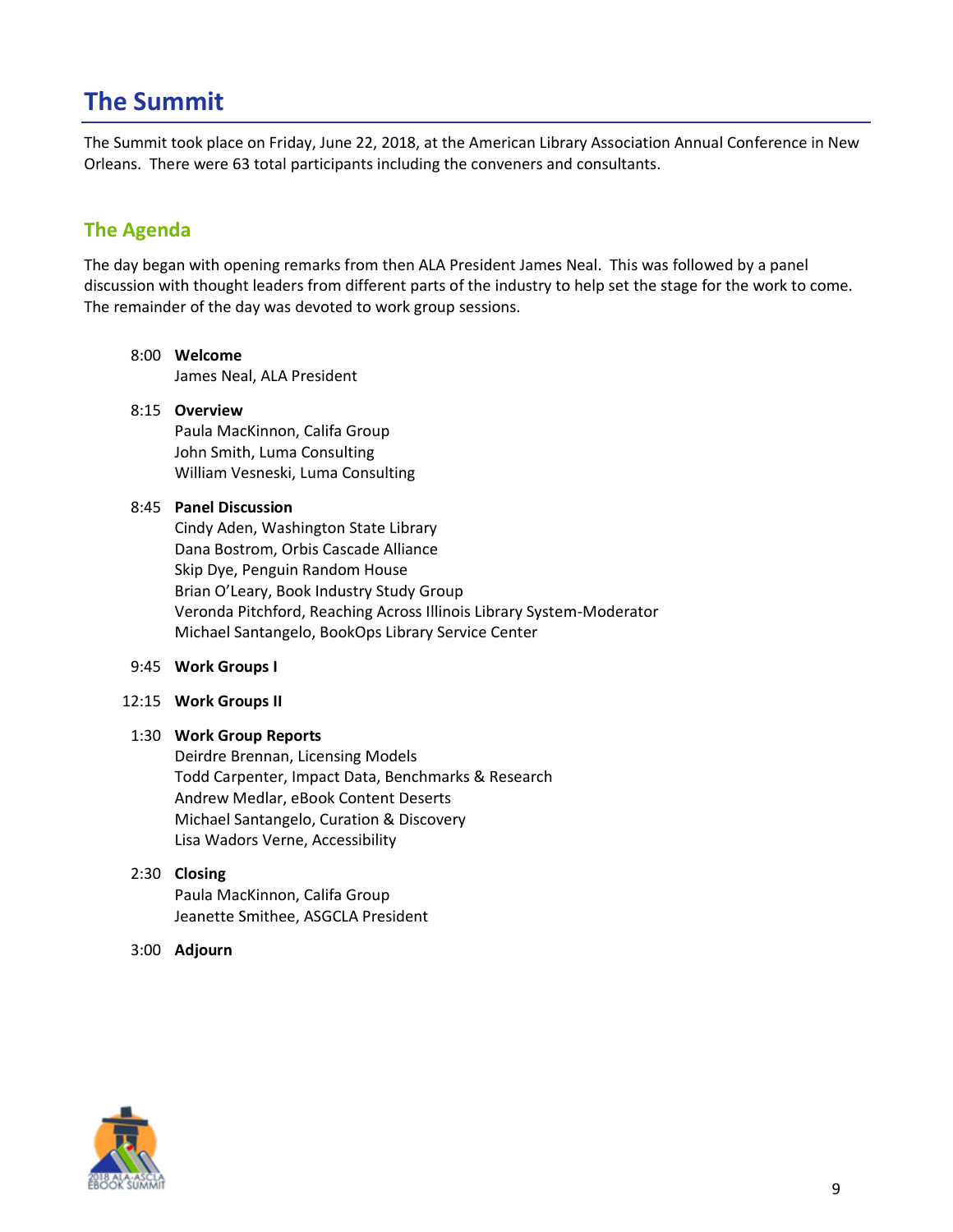### <span id="page-13-0"></span>**Work Groups and the Summit Themes**

There were work groups for each of the five themes of the summit. Each work group had two facilitators who helped to guide discussions and take notes for the group. Participants were assigned groups for the morning session based on their ranked preferences submitted prior to the summit. In the afternoon, participants joined groups based on their secondary interests. The following themes were the basis of their work:

#### ● **Licensing Models**

Having more flexibility to choose from among different models in order to meet different usage and circulation patterns.

#### ● **Impacts and Benchmarks**

Accurately portraying the current impact of ebooks. Setting future standards and benchmarks for sales and usage statistics. Creating a research agenda and specifying needed studies to inform future action.

#### ● **Accessibility**

Ensuring that ebooks and ebook platforms meet accessibility guidelines for people who are blind or visually impaired or for people with intellectual disabilities.

#### ● **Curation**

Giving libraries greater ability to curate materials and help patrons discover them (through easier acquisition, flexible displays, improved "browsing" and "filtering" functions).

#### ● **Content "Deserts"**

Obtaining desired but unavailable or difficult to find content (e.g. backlist, non-English language, out of print).

### <span id="page-13-1"></span>**Numerous Ebook Initiatives and Organizations**

One of our important goals was to be a bridge among important ebook initiatives for interested people. In addition to the work groups, we also attempted to contact as many initiatives and organizations as we could find to share information about their efforts with participants. We placed information into the summit packet and encouraged lunchtime dialogue among on the following initiatives and organizations:

- [ASCLA Consortial Ebook Interest Group](http://www.ala.org/ascla/interestgroups/igceb)
- [Book Industry Study Group](http://www.bisg.org/)
- [Charlotte Initiative](http://charlotteinitiative.uncc.edu/ci/reports)
- [COSLA Ebook Working Committee](http://www.cosla.org/)
- [DPLA Ebook Exchange](http://exchange.dp.la/)
- [Library for All](https://libraryforall.org.au/)
- [NISO Ebook Projects](https://www.niso.org/)
- [Occam's Reader](http://occamsreader.org/)
- [Open Libraries](http://openlibraries.online/)
- [Panorama Project](https://www.panoramaproject.org/)
- [SimplyE](http://www.librarysimplified.org/SimplyE)

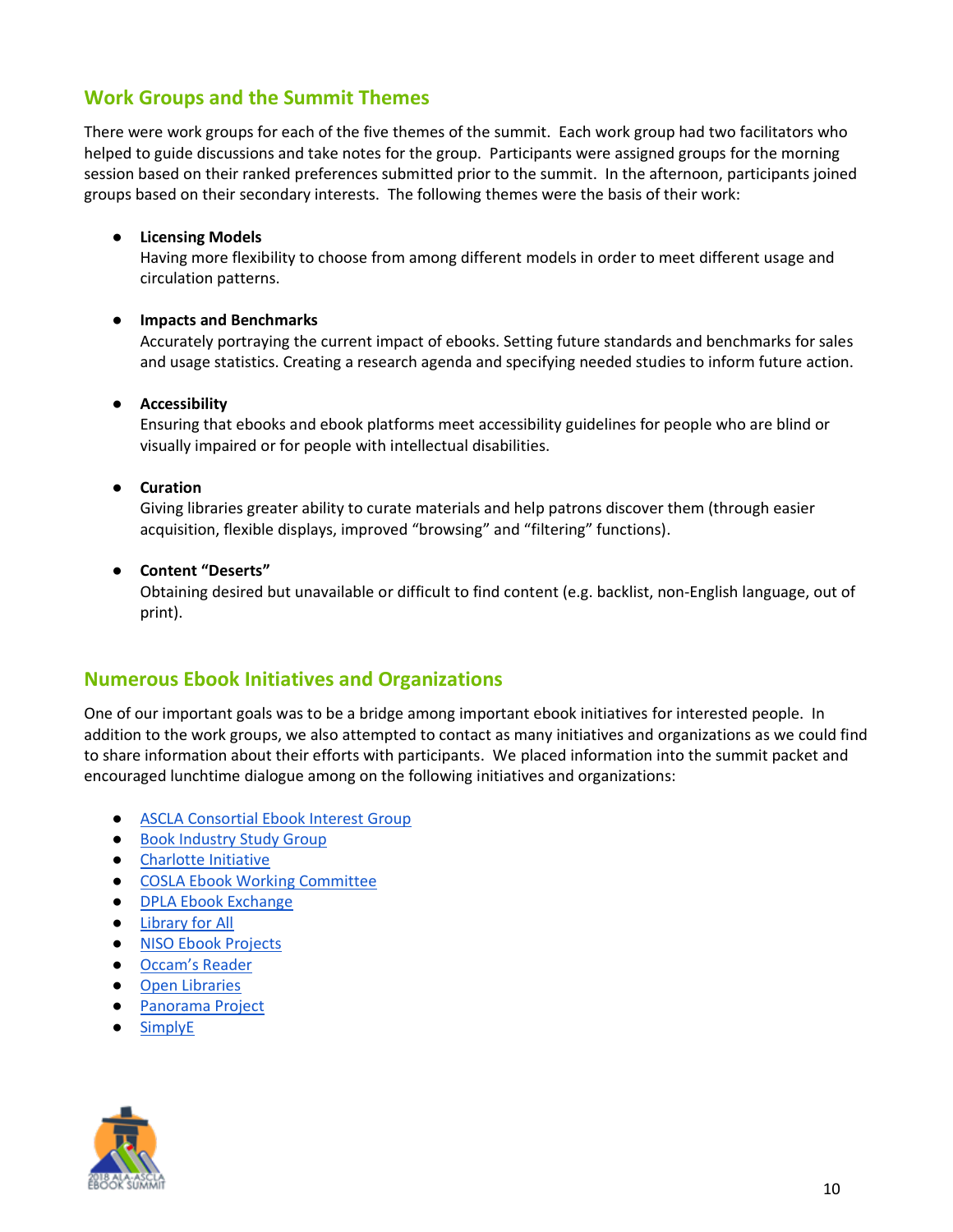Note that this is not an exhaustive list of related initiatives and organizations. This is simply a list of organizations who supplied information.

There were many intersections with the work of the summit and the national agenda. A substantial focus after the summit was to engage with the people behind these initiatives to refine the National Agenda for Ebooks and to recruit coalition partners. This work led to a delay in this summit report but was critical to our efforts.

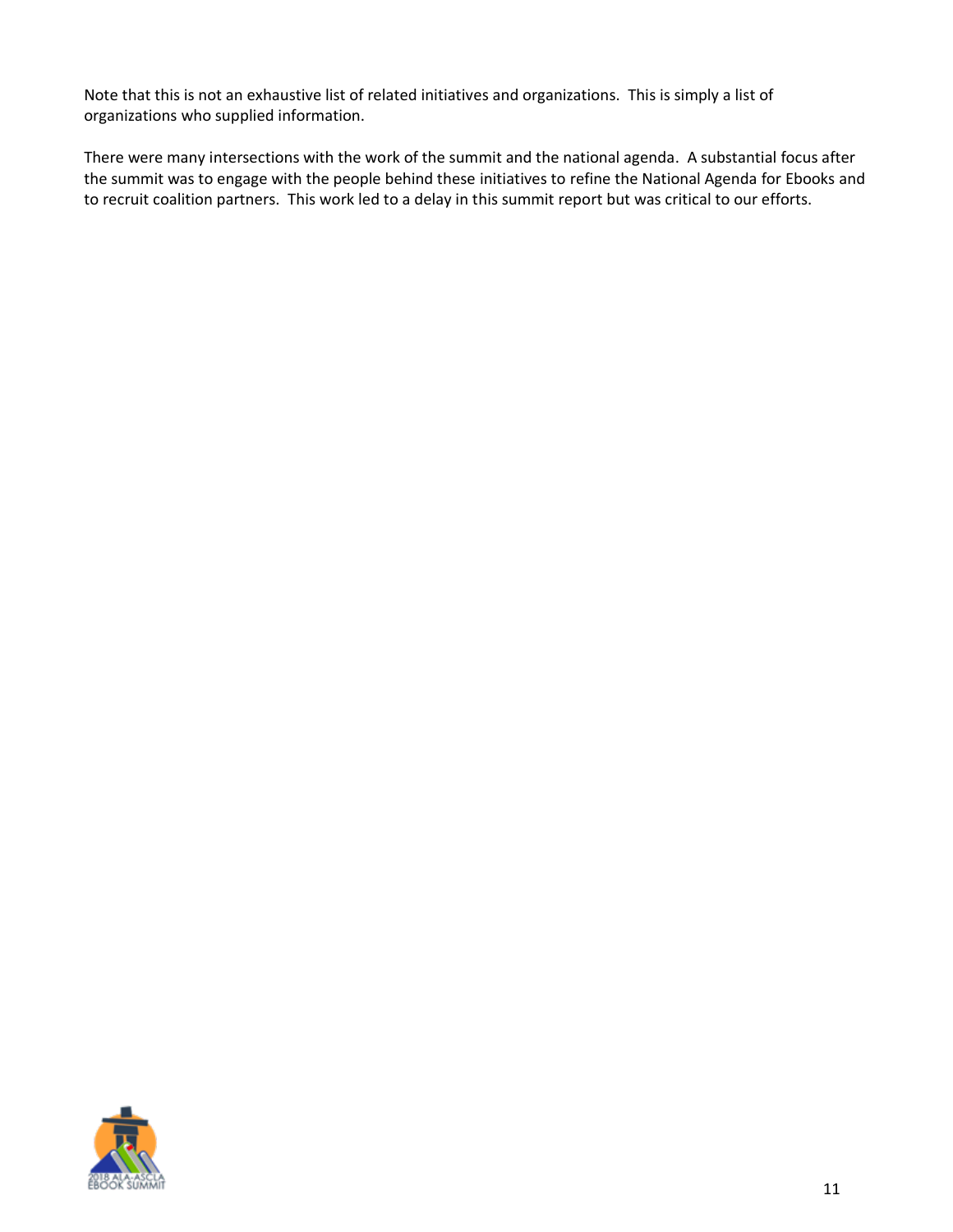## <span id="page-15-0"></span>**A National Agenda for Ebooks**

What follows is a synthesis of the ideas and aspirations from summit attendees along with follow-up conversations with key partners that will help to put this national agenda in motion.

At the summit, participants defined the problems they wished to address as well as tentative action plans to set priorities. Following the summit, the conveners meet with key partner organizations to discuss the action plans developed by participants and how they fit into existing or planned initiatives. This national agenda attempts to honor the participants, to bring light to critical existing initiatives and to focus our collective attention to maximize our progress.

The agenda remains organized around the themes of the summit and calls out the key organizational partners who will provide leadership. In addition, the agenda highlights important upcoming meetings and events along with other opportunities so that interested community members can join the efforts.

## <span id="page-15-1"></span>**Licensing Models**

Developing simpler and more flexible choices from among different models that best serve the libraries, readers and the industry.

**Co-facilitated by Deirdre Brennan and Sari Feldman**

#### **Problems, Challenges and Opportunities**

The first set of challenges discussed by this workgroup center on the [ONIX standard.](https://bisg.org/page/ONIXforBooks) The ONIX for Books standard governs the sharing of metadata from publishers on eBooks. Currently, U.S. publishers primarily use ONIX 2.1 which only accommodates a single licensing model per record. This results in multiple records for the same work available via different lending models and overcomplicates purchasing, recordkeeping and end-user discovery. The ONIX 3.0 standard allows for multiple licensing models, but its use in the United States is limited by the willingness of trading partners to adopt the standard.

Next, participants discussed the shortfalls of the current suite of licensing models. It is unlikely that there is a single ideal model for licensing ebooks. Different licensing models reflect the myriad ways that libraries make books available for long-term use and to meet short-term needs and demands. All partners in the ebook ecosystem must come together to develop a standardized menu of licensing models. Additionally, any solution to this challenge must reflect that this is an ecosystem and the "business" of ebooks needs to work as well as the library use.

Libraries have a rich history of resource sharing, that is sharing print books and physical media amongst themselves via interlibrary loan to meet demand for content that is beyond the scope of their local collections which must evolve to meet reader needs in the digital age. Participants then discussed additional areas that deserve attention, such as interlibrary loan. Digital licenses often do not have provisions for interlibrary loan or specifically prohibit interlibrary loan, placing artificial obstacles between readers and ebooks. This is both a licensing and technology challenge that must be addressed.

While the conversations in this area were mainly focused on public library distribution, conversations and solutions in this theme must reflect distribution by all types of libraries. It was noted that academic libraries

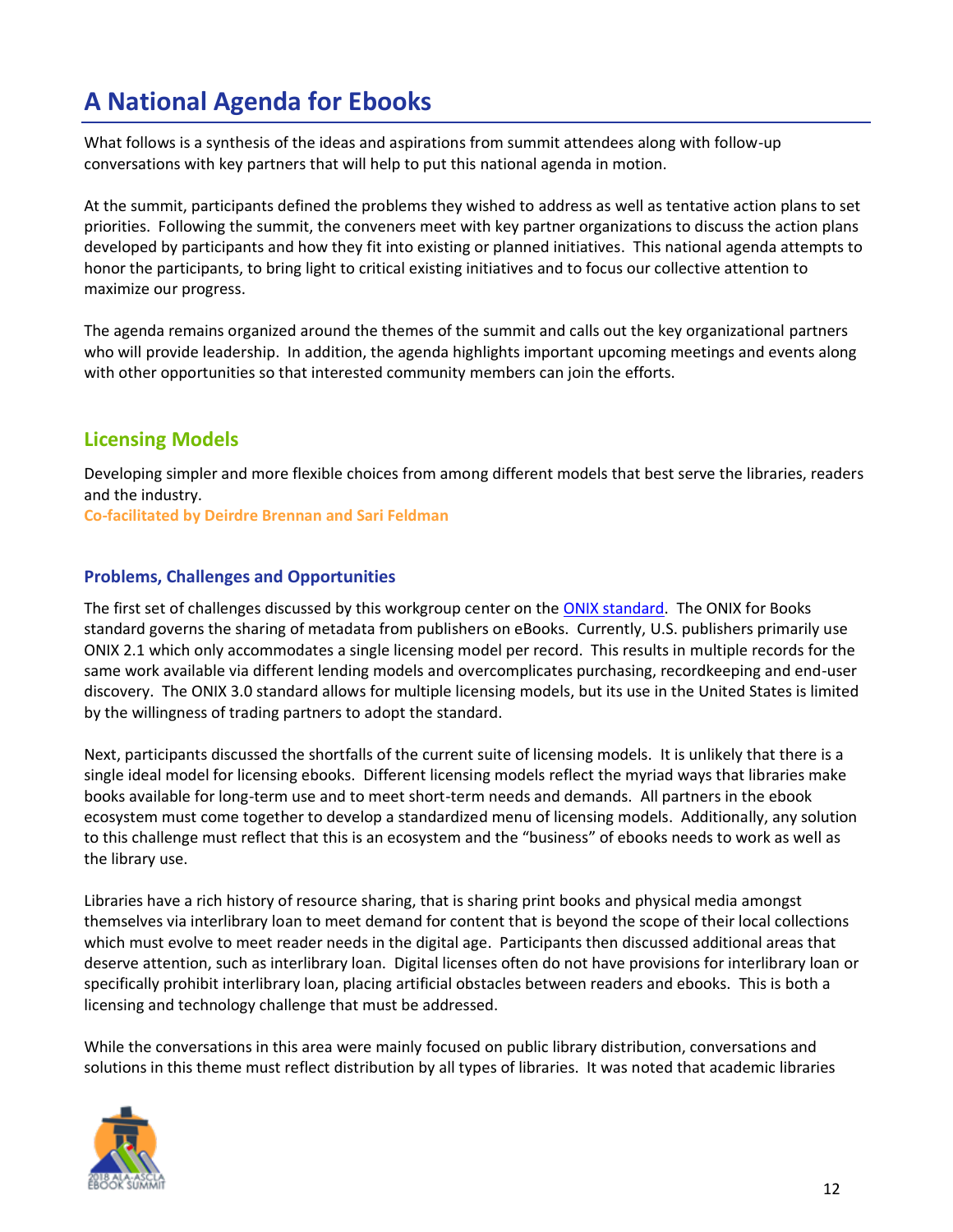have been more proactive and have made more progress with distribution and lending of academic library content. Future work on licensing models should build upon that progress.

It should also be noted that pricing, while widely recognized as a big challenge, was not covered during the summit so that all participants throughout the industry could fully participate in the summit.

#### **Priorities**

- 1. Work with industry partners to push for the adoption of the current [ONIX 3.0 standard](https://bisg.org/page/ONIXforBooks) to accommodate multiple licensing models per item and to provide input in ongoing development of the standard.
- 2. Nurture results-oriented dialogue among publishers and librarians to optimize available licensing models to best meet library and industry needs and budgets.

#### **Organizational Partners**

[Book Industry Study Group](https://bisg.org/) (BISG) and [ReadersFirst](http://www.readersfirst.org/) will support this area. Book Industry Study Group is responsible for the implementation and maintenance of the ONIX standard in the U.S. market. Its mission includes fostering dialogue among publishers and librarians. ReadersFirst membership represents people from libraries, publishers and distributors who are committed to better user experience for readers. Together, they are well-positioned to carry forwarded the national agenda as it relates to licensing models.

#### **Get Involved**

- [Join BISG](https://bisg.org/general/register_member_type.asp)
- [Join ReadersFirst](http://www.readersfirst.org/contact-us)
- Attend the next Readers First meeting at ALA Midwinter 2019 Seattle Conference: Friday at 12:30 in the Hyatt Junior Ballroom East
- Contact Book Industry Study Group: Brian O'Leary [brian@bisg.org](mailto:brian@bisg.org)
- Contact ReadersFirst about this initiative: Paula MacKinnon [pmackinnon@califa.org](mailto:pmackinnon@califa.org)
- Contact ReadersFirst in general: Michael Blackwell [mblackwell@stmalib.org](mailto:mblackwell@stmalib.org)

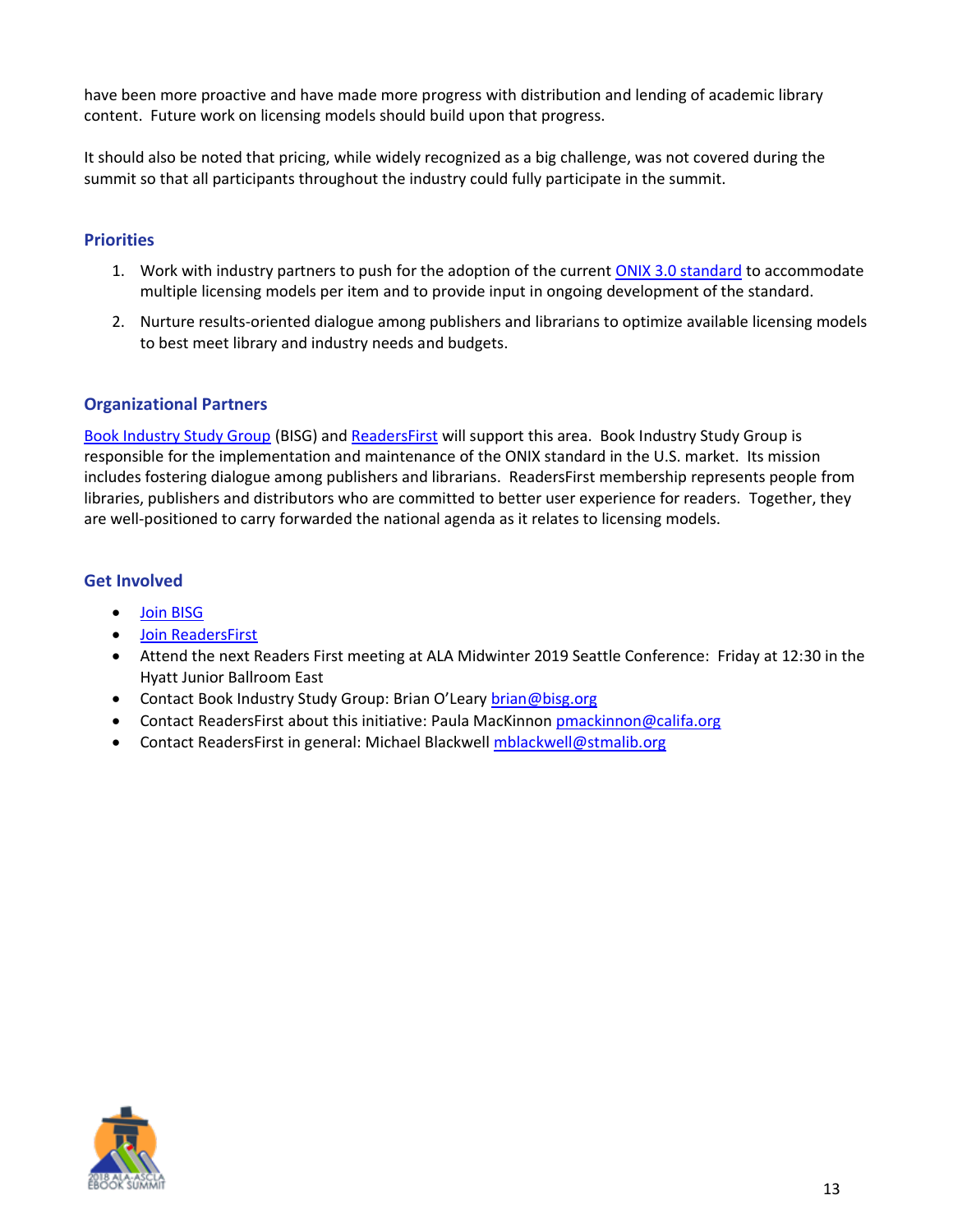### <span id="page-17-0"></span>**Impacts and Benchmarks**

Accurately portraying the current impact of ebooks (sharing statistics and aggregating metrics across libraries, vendors, publishers with data in current form). Setting future standards and benchmarks for sales and usage statistics. Creating a research agenda and specifying needed studies to inform future action (e.g. determining who is reached by ebooks, understanding the impact of ebook marketing, gathering data to make ebooks more inclusive and representative of society).

**Co-facilitated by Todd Carpenter and Rachel Frick**

#### **Problems, Challenges and Opportunities**

This work group explored the need for a solid study of libraries and ebooks. How can we measure the accumulated use of a work? How can we assess the impact of library distribution on overall distribution of an individual work? How do libraries through readers advisory drive overall distribution and readership of individual works through libraries?

Currently, data on sales, distribution and library use are siloed. Libraries, in particular, have massive amounts of local data. Participants discussed how libraries can share data in a meaningful way to contribute to this work. Additionally, participants discussed potential intersections with the work of COUNTER, Project Outcome, Measures That Matter, the Panorama Project, IMLS, state libraries and other statistical programs or initiatives.

Additionally, the work group considered how national scale data might help to explore equity of access to digital content. How do socio-economic factors correlate to access and use, and how can we share and use this data while maintaining patron privacy?

Moving ahead, this work must come to agreement on metrics and practices for sharing and analyzing data. It was noted that there is an ASGCLA Research Agenda Task Force that may have some relation to the work of this group.

Finally, participants discussed a skills gap that must be addressed. Data, data analytics and ethical applications of data are not consistently or adequately addressed in LIS education today. We must establish a set of core competencies and develop/coalesce training to help librarians to effectively use data to drive decisions and understand the use and implications of access to digital content in their communities.

#### **Priorities**

- 3. Convene library and industry leaders to develop and publish a study of ebook use that connects with existing research efforts.
- 4. Educate libraries, publishers, distributors and authors about the impact of ebooks distributed via libraries.
- 5. Develop core training on data and data analysis for library workers.

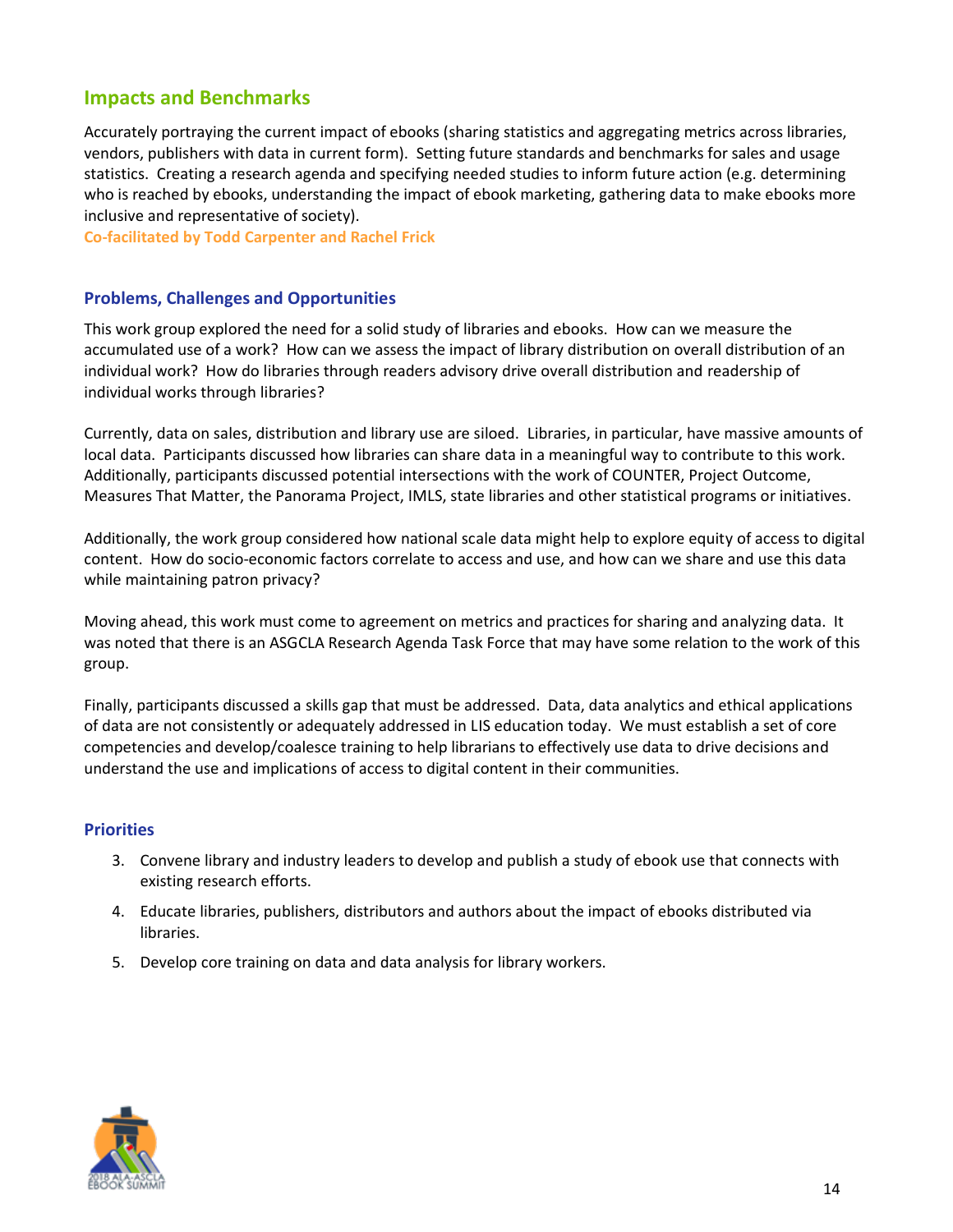#### **Organizational Partners**

[Book Industry Study Group](https://bisg.org/) (BISG) will support this area. The conveners have also suggested that the [Chief](https://www.cosla.org/)  [Officers of State Library Agencies](https://www.cosla.org/) (COSLA) partner with BISG to bring focus here. Book Industry Study Group is already working with industry partners on open access ebook usage, a project sponsored by the Mellon Foundation. A preliminary report that informed a December 2018 summit is available for review. A final report of this effort will be published in May 2019.

COSLA, in partnership with the Institute for Museum and Library Services, launched the [Measures that Matter](https://measuresthatmatter.net/) project to "examine, evaluate, and map the landscape of public library data collection in the United States." COSLA will consider points of intersection between Measures that Matter and ebooks as it moves forward with the Measures that Matter **Action Plan**.

#### **Get Involved**

- Read the [open access ebook usage data preliminary report](https://docs.google.com/document/d/1PjeRaz6XRvOiGY2GsmY7J5LHUqwFiUI9v-iC9ZsZaj0/edit#heading=h.7mnbhkekifzu) from BISG.
- Learn more about [Measures that Matter](https://measuresthatmatter.net/) and its newly released [Action Plan.](https://measuresthatmatter.net/actionplanlive/)
- [Join BISG](https://bisg.org/general/register_member_type.asp)
- Contact Book Industry Study Group: Brian O'Leary [brian@bisg.org](mailto:brian@bisg.org)
- Contact COSLA: [info@cosla.org](mailto:info@cosla.org)

## <span id="page-18-0"></span>**Accessibility**

Ensuring that ebooks and ebook platforms meet accessibility guidelines for people who are blind or visually impaired or for people with intellectual disabilities. **Co-facilitated by Becky Brasington Clark and Lisa Wadors Verne**

#### **Problems, Challenges and Opportunities**

This work group took an expansive view of accessibility. In addition to people who are blind or visually impaired, the group considered intellectual differences, e.g. autism, and people impacted by the digital divide due to socioeconomic and geographic factors. There are a variety of different definitions of accessibility that are shared within the industry. This leads to misunderstandings and mismatched expectations. The group felt that a shared definition of accessibility must be established and then applied to all aspects of ebook creation and distribution.

First and foremost, this group grappled with the lack of accessibility in mobile devices, ebook apps and ebook files themselves. Accessibility, it seems, is often an afterthought in the development of library ebook applications. Additionally, [EPUB 3](http://idpf.org/epub/30) provides the greatest level of support for accessibility. However, EPUB 3 is not fully supported or implemented in all ebook platforms and very few ebooks are currently made available in EPUB 3 format. ONIX 2.1 does not adequately reflect accessibility when a library has multiple copies of an ebook from which to choose, and licensing does not often adequately convey expectations and obligations to make platforms and content fully accessible. A lack of ebook accessibility metadata in ONIX leads to a lack of metadata in library discovery systems for readers. (VitalSource is making some progress on this front.) This problem is more fully addressed in ONIX 3.0, but the standard is not widely implemented in the United States

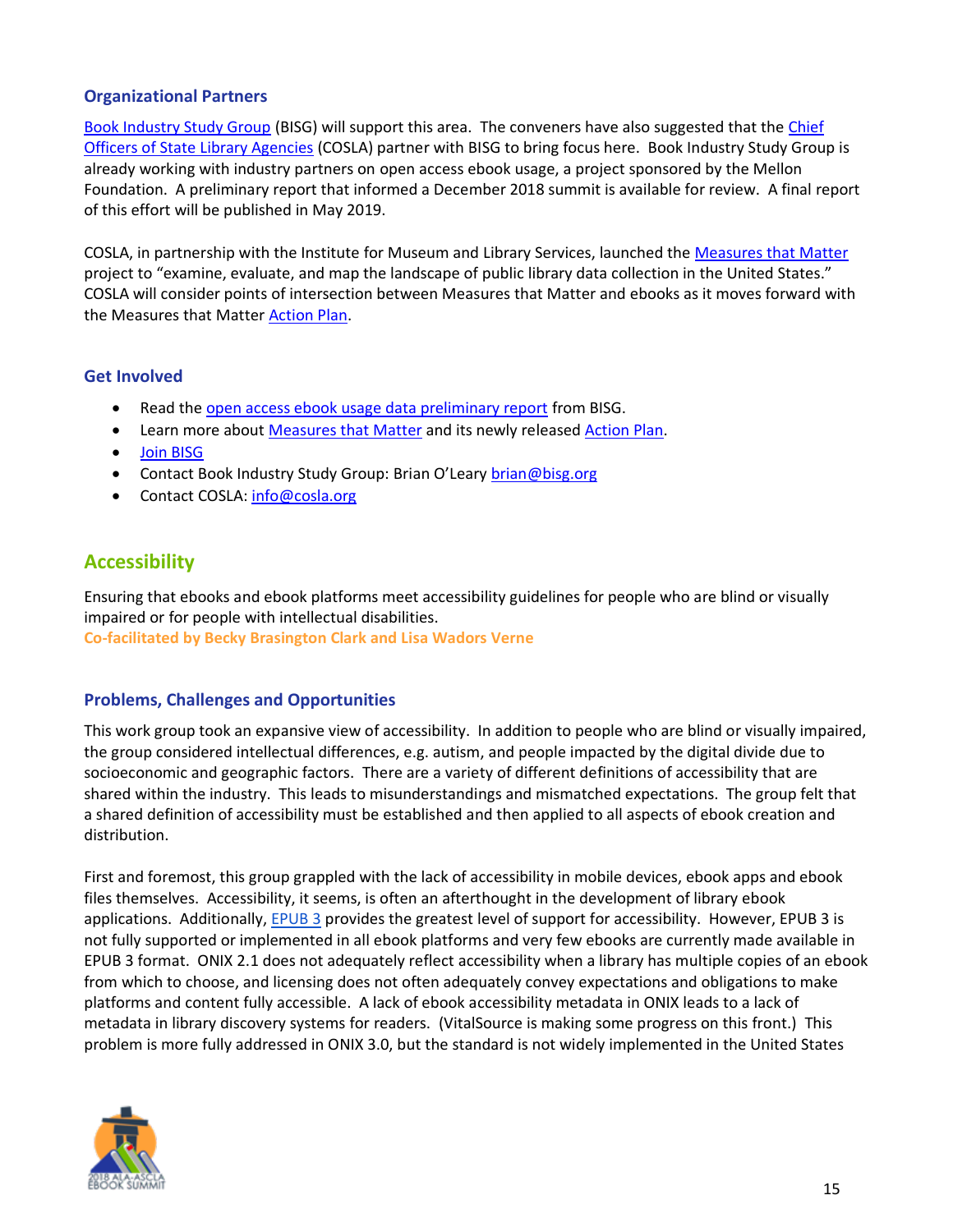(see Licensing Models). Also, it was noted that accessibility of ebook content in foreign languages is particularly poor in the United States.

Similar to the Impacts and Benchmarks work group, participants in this group felt that there is also a skills and training gap when it comes to accessibility. They recommend enhancements to LIS education and the development of core competencies and training to fill the gap. Public library staff in particular lack access to accessibility experts who can assist them to meet the needs of their communities or who can advise them on the procurement of accessible digital content.

Finally, participants reflected on ebook industry practices that unknowingly affect accessibility, specifically the digital divide. According to Pew and other research, mobile use is greater in lower income communities where there is a higher prevalence of older mobile devices. Many products are not fully backward compatible with older devices. One step to address these issues and increase access is to build applications that adapt seamlessly to lower-bandwidths.

#### **Priorities**

- 6. Promote awareness of and compliance with EPUB [Accessibility standards.](http://www.idpf.org/epub/a11y/)
- 7. Perform [accessibility testing](https://inclusivepublishing.org/consumer/testing-reading-experiences/) on major consumer and library eBook platforms and apps.
- 8. Develop model licensing language that creates appropriate focus on accessibility and that improves adoption of the Voluntary Product Accessibility Template (VPAT).
- 9. Develop training for librarians on accessibility, accessible features of computers and mobile devices, accessible content and accessibility features of ebook platforms and apps.

#### **Organizational Partners**

Accessibility efforts will be supported by the [DAISY Consortium](http://www.daisy.org/) with additional support from th[e Book Industry](https://bisg.org/)  [Study Group.](https://bisg.org/) Both organizations have already been working hard on this theme, and we are delighted to help connect the broader library community to their work. In particular, the DAISY Consortium has two important related initiatives. [Inclusive Publishing](https://inclusivepublishing.org/) promotes awareness of and compliance with EPUB Accessibility standards along with related resources for publishers and authors. They also have a crowd-sourced initiative to [evaluate ebook applications for accessibility.](https://inclusivepublishing.org/consumer/testing-reading-experiences/)

#### **Get Involved**

- Learn about [accessible digital publishing.](https://inclusivepublishing.org/inclusive-publishing-hub-resources/)
- Volunteer to [test eBook platforms and apps.](https://inclusivepublishing.org/consumer/testing-reading-experiences/)
- Volunteer to [develop model licensing language on accessibility.](mailto:steve@masslibsystem.org)
- Contact [Inclusive Publishing.](https://inclusivepublishing.org/contact/)

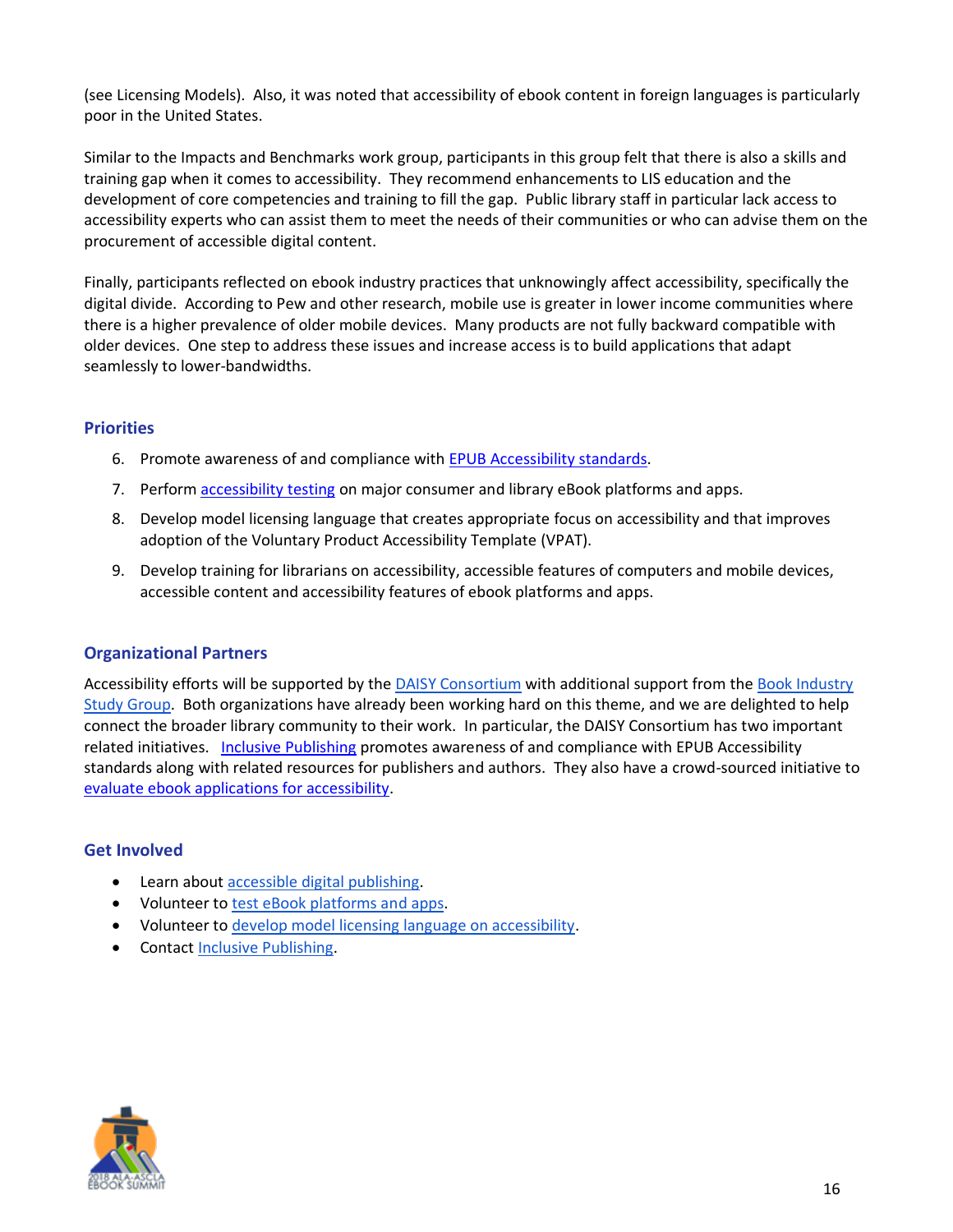## <span id="page-20-0"></span>**Curation**

Giving libraries greater ability to curate materials to help patrons discover them (through easier acquisition, flexible displays, improved "browsing" and "filtering" functions). **Co-facilitated by Michael Bills and Michael Santangelo**

#### **Problems, Challenges and Opportunities**

Many ebook platforms are proprietary and not standards-based, making interoperability and discovery difficult especially when a library has multiple ebook providers. Library ebook platforms must be based on standards that enable libraries to streamline discovery and to fulfill their roles to lead readers to the best content to meet their needs. It was noted that standards for ebooks and ebook platforms need to be flexible, living documents, as the pace of technological change is rapid. Projects like SimplyE rely on standards such as OPDS and ONIX.

Additionally, participants noted that it is difficult to provide seamless discovery of ebooks in and out of copyright simultaneously. Public domain ebooks via open websites are often not built for effective library distribution.

#### **Priorities**

- 10. Support the development of standards that drive the interoperability of ebook systems for easier library curation and end-user discovery. Evaluate existing standards and identify gaps where new standards should be created.
- 11. Develop talking points on the importance of standards that can be used for marketplace advocacy, negotiation, development and fundraising.
- 12. Research the ebook supply chain and where libraries can most effectively exercise curation. Make recommendations that are applicable across library types and scalable to all sizes of libraries.
- 13. Support the development of standards that will drive the interoperability of ebook systems to improve end-user discovery and use.
- 14. Evaluate gaps in metadata that hinder curation and discovery and make recommendations for improvement.
- 15. Support the development and expansion of SimplyE.
- 16. Advocate for increased interoperability by proprietary eBook platforms with SimplyE.

#### **Organizational Partners**

NISO and the soon-to-be SimplyE governance group are poised to take supporting roles in this thematic area. [FASTEN](https://www.niso.org/standards-committees/fasten) (Flexible API STandard for E-content NISO) is a NISO working group that is developing standards and tools to seamlessly integrate digital content into library discovery and delivery solutions. [SimplyE](http://www.librarysimplified.org/) is a library developed eBook discovery and delivery platform originally developed at New York Public Library with grant funding from the Institute of Museum and Library Services.

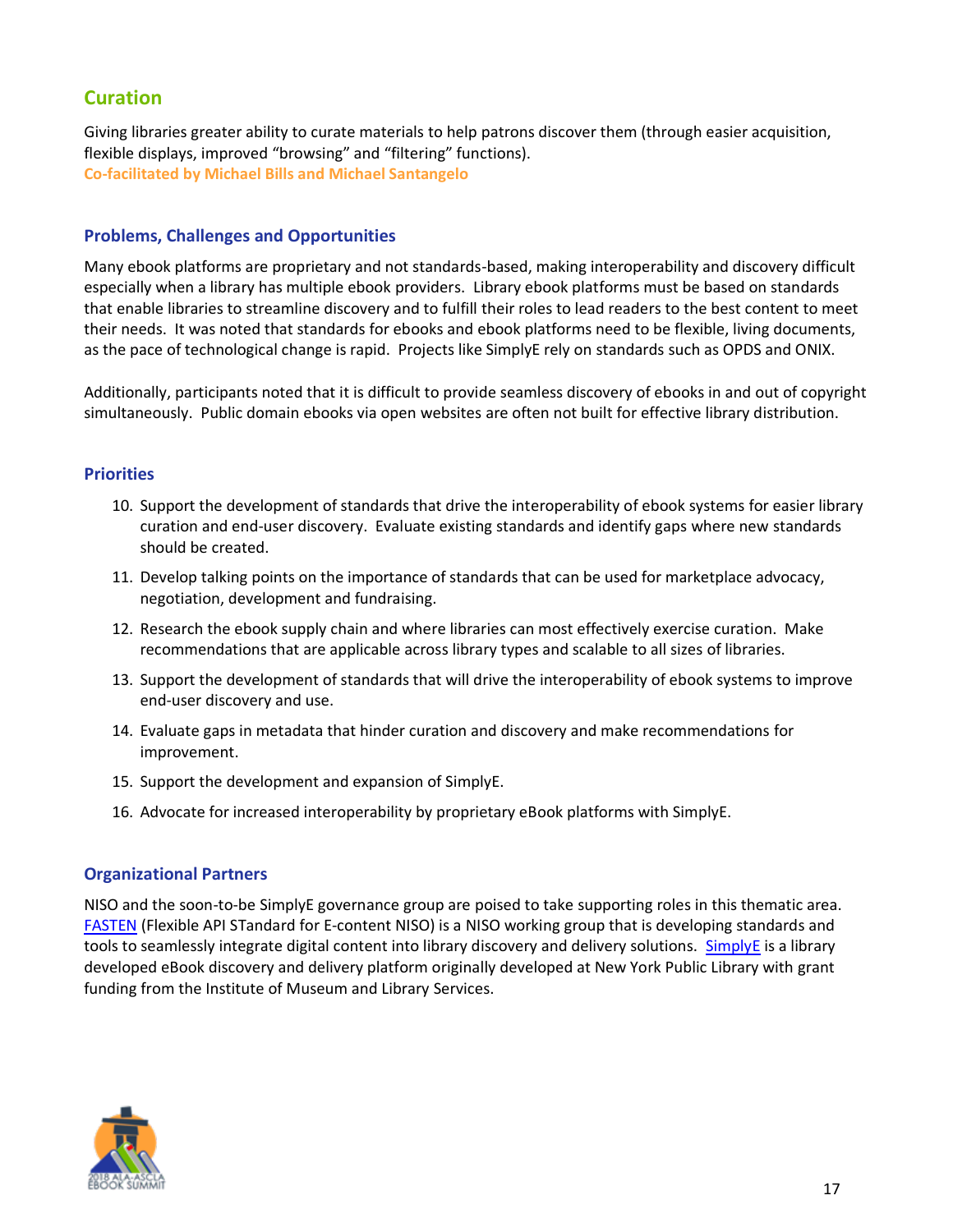#### **Get Involved**

- Learn about th[e NISO FASTEN Working Group](https://www.niso.org/standards-committees/fasten) and its efforts.
- Learn about [SimplyE.](http://www.librarysimplified.org/)

### <span id="page-21-0"></span>**Content Deserts**

Obtaining desired but unavailable or difficult to find content (e.g. backlist, non-English language, out of print). **Co-facilitated by Dana Bostrom and Andrew Medlar**

#### **Problems, Challenges and Opportunities**

This group considered the definition of "content deserts." (The name choice for this theme may have hindered progress at the summit.) In what parts of the content desert is user interest greatest and how can we maximize access to this content once it is made available?

#### **Priorities**

- 17. Study user demand for ebooks in the content desert.
- 18. Develop a coordinated approach to expand access to this content along with guideposts for similar initiatives to keep the momentum.
- 19. Ensure that content made available is discoverable via SimplyE to maximize access.
- 20. Add OpenLibrary content to SimplyE.

#### **Organizational Partners**

ReadersFirst will support this work along with its work on licensing models. ReadersFirst is already committed to carrying forward the work of the summit, and its members are well-suited to provide input on priorities for a focused approach to securing access to ebooks in the "content desert." It is recommended that ReadersFirst and ALA engage with the Internet Archive's Open Library Project which already facilitates access to ebooks that are difficult to find or unavailable in electronic formats.

#### **Get Involved**

- [Join ReadersFirst](http://www.readersfirst.org/contact-us)
- Attend the next Readers First meeting at ALA Midwinter 2019 Seattle Conference: Friday at 12:30 in the Hyatt Junior Ballroom East
- Contact ReadersFirst about this initiative: Veronda Pitchford [veronda@califa.org](mailto:veronda@califa.org)
- Contact ReadersFirst in general: Michael Blackwell [mblackwell@stmalib.org](mailto:mblackwell@stmalib.org)
- Learn about Internet Archive's [Open Library Project.](https://openlibrary.org/)